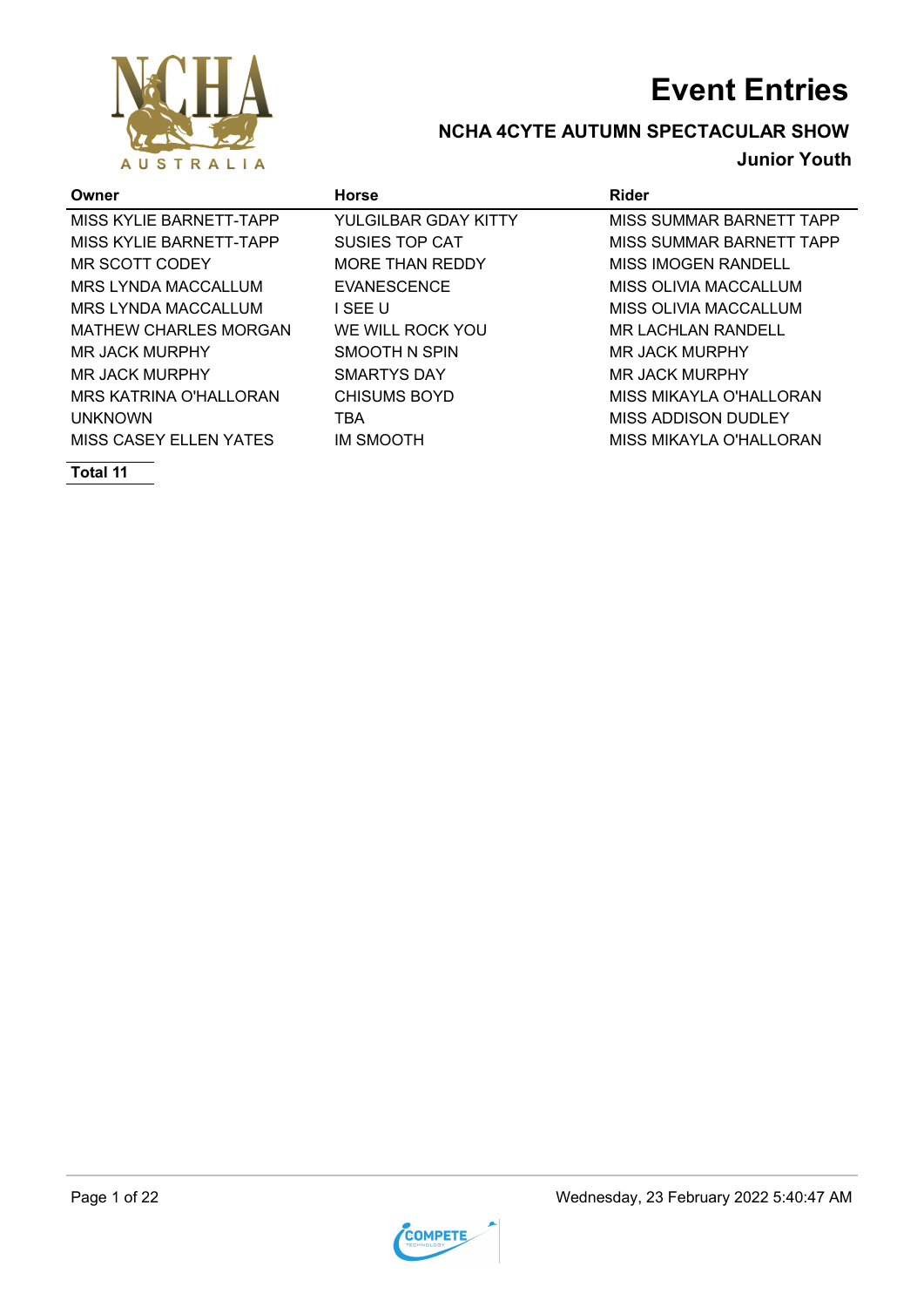

### **NCHA 4CYTE AUTUMN SPECTACULAR SHOW Non Pro Classic Challenge**

| Owner                      | <b>Horse</b>                     | <b>Rider</b>                       |
|----------------------------|----------------------------------|------------------------------------|
| <b>ALI ALI</b>             | <b>REYBANZ</b>                   | <b>MR ALI ALI</b>                  |
| <b>JW JM BAKER</b>         | RODEO DRIVE                      | <b>MISS SHAINE CATHERINE BAKER</b> |
| Moondyne Cutting Horses    | <b>MDC JINX</b>                  | MRS KIM KRISTINE CAMPBELL          |
| MISS HOLLY CLAYDEN         | <b>ARAGUANEY</b>                 | <b>MISS HOLLY CLAYDEN</b>          |
| Miss RACHEL DILLON         | THIS CATS GOT STYLE              | <b>MR BILL TONKIN</b>              |
| MR TYLER S HODGMAN         | SPINNING IN THE GRASS            | MISS JUSTINE HODGMAN               |
| MR COREY ALEXANDER HOLDEN  | ONE TUFF DOVE                    | <b>MRS TRUDY HOLDEN</b>            |
| <b>JADE JOHNSON</b>        | <b>PURPLE DRIVE</b>              | ROBBIE JOHNSON                     |
| MR DEAN JONES              | <b>GIRL WITHOUT LIMITS (IMP)</b> | <b>MR DEAN JONES</b>               |
| MR STUART BOYD LAURIE      | BET ONE MOORE                    | MR STUART BOYD LAURIE              |
| <b>MRS RACHEL LEITCH</b>   | <b>HARD SPINNING CASH</b>        | <b>MRS RACHEL LEITCH</b>           |
| <b>MS BERNADETTE LUCAS</b> | HEN REY (ET)                     | <b>MS BERNADETTE LUCAS</b>         |
| <b>JOHN PEEL</b>           | <b>BROOMFIELD MADGIC DESTINY</b> | <b>MR BRETT PEEL</b>               |
| <b>MR MARK RANGER</b>      | <b>HARD BOON BABY</b>            | <b>MR MARK RANGER</b>              |
| <b>MR SERGE ROLLAND</b>    | <b>EBS CHICKORY</b>              | <b>MR SERGE ROLLAND</b>            |
| <b>MR PETER RYAN</b>       | ONE SMOOTH PRINCE                | <b>MR PETER RYAN</b>               |
| <b>MR PETER RYAN</b>       | <b>HOT YOGA</b>                  | <b>MR PETER RYAN</b>               |
| <b>MRS AMELIA SERVIN</b>   | ROCKIN THE BOONBOX               | <b>MRS AMELIA SERVIN</b>           |
| <b>MRS AMELIA SERVIN</b>   | <b>TORNADO ALLEY</b>             | <b>MRS AMELIA SERVIN</b>           |
| <b>MISS BROOKE WEST</b>    | IF YA GUNNA PLAY IN TEXAS        | <b>MISS BROOKE WEST</b>            |
|                            |                                  |                                    |

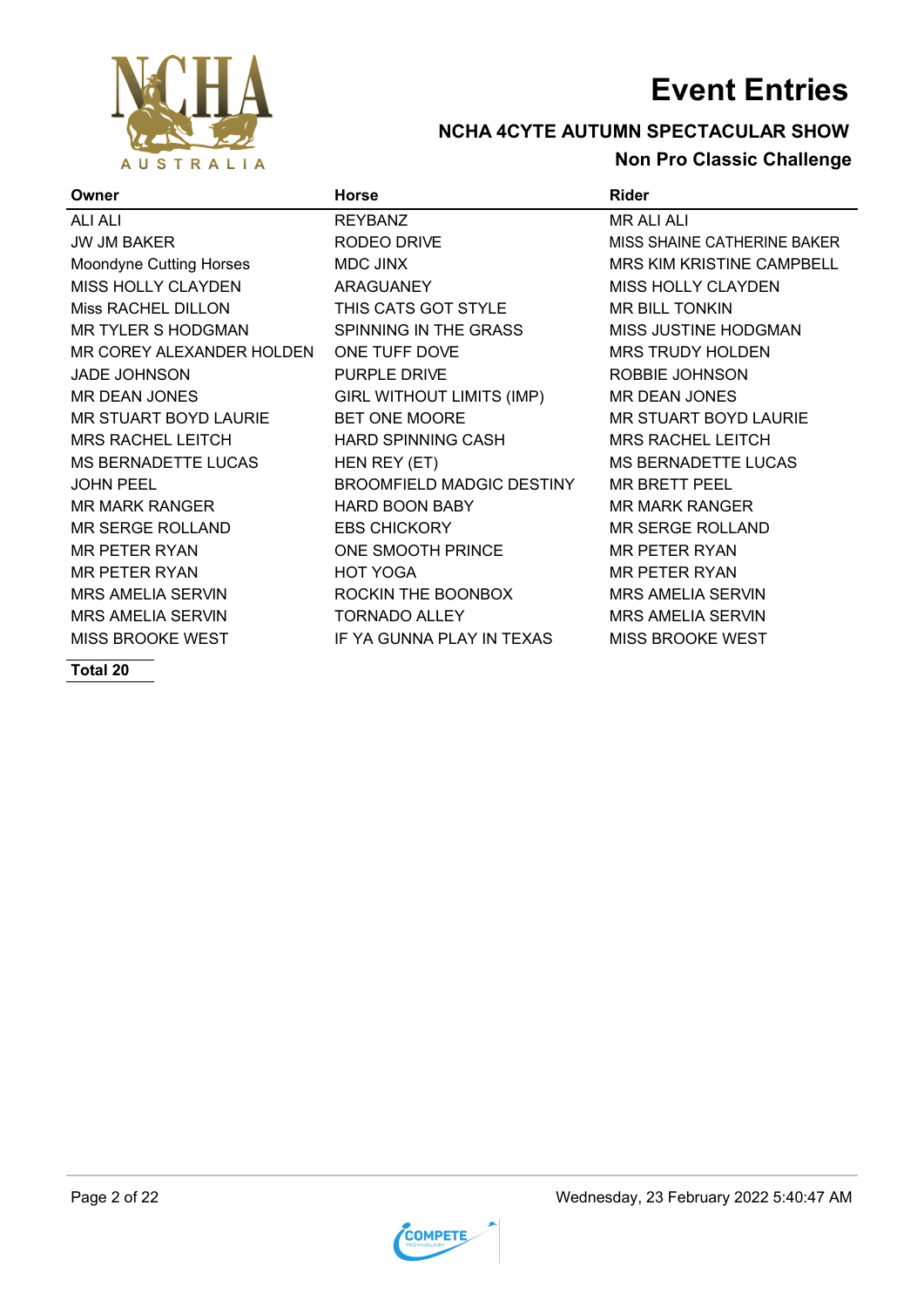



### **NCHA 4CYTE AUTUMN SPECTACULAR SHOW Non Pro Classic Challenge Amateur**

| Owner                          | <b>Horse</b>            | Rider                          |
|--------------------------------|-------------------------|--------------------------------|
| M and J bloom Pty Ltd          | THIS CATS LETHAL        | MR MICHAEL BLOOM               |
| <b>MS DIANE EILEEN BROMBAL</b> | <b>DUAL SMART CHICK</b> | <b>MS DIANE EILEEN BROMBAL</b> |
| MISS SARAH CAMPBELL            | HY ON CHERRIES          | MISS SARAH CAMPBELL            |
| <b>MRS RHONDA PICKER</b>       | <b>DUCKS ROYALTY</b>    | <b>MRS RHONDA PICKER</b>       |
| MRS RACHEL PROCIDA             | <b>HAVA KIT KAT</b>     | <b>MRS RACHEL PROCIDA</b>      |
| MRS LEANNE ROSE                | EB S AUTUMN MOOR        | MRS LEANNE ROSE                |
|                                |                         |                                |

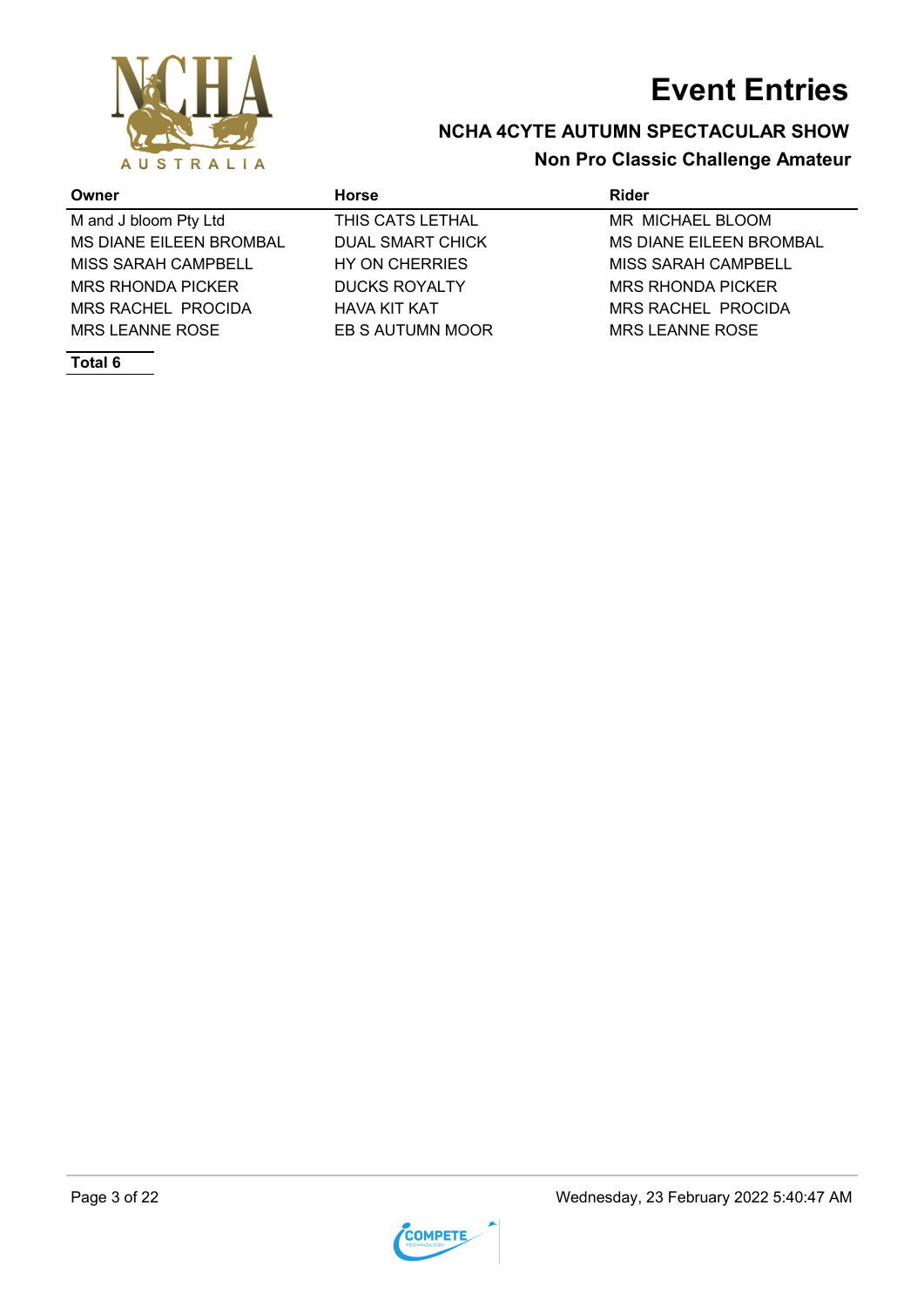

### **NCHA 4CYTE AUTUMN SPECTACULAR SHOW NON PRO CLASSIC PLUS AMATEUR**

| Owner                             | <b>Horse</b>               | <b>Rider</b>                 |
|-----------------------------------|----------------------------|------------------------------|
| MISS KYLIE BARNETT-TAPP           | YULGILBAR GDAY KITTY       | MISS SUMMAR BARNETT TAPP     |
| <b>MR MATTHEW CABAN</b>           | EB S RONALDO               | <b>MR MATTHEW CABAN</b>      |
| DP DOOLAN & NM DOOLAN PARTNERSHIP | DARA KAYS LAST TEAR DROP   | MR DAVID PETER DOOLAN        |
| <b>MND RURAL PTY LTD</b>          | SDP COCOA REY              | <b>MR MICHAEL DUNBAR</b>     |
| <b>MND RURAL PTY LTD</b>          | <b>SKILLY REY CYRUS</b>    | <b>MS NICOLE DUNBAR</b>      |
| <b>GARRISON QH STUD</b>           | DANCIN IN MEMPHIS          | MISS MATILDA WOODWARD        |
| <b>MRS LAUREN CLARE GRAY</b>      | <b>KINDA SMART</b>         | <b>MRS LAUREN CLARE GRAY</b> |
| <b>MR MICHAEL HAWKE</b>           | ERIN COOL CAT              | MR MICHAEL HAWKE             |
| <b>HEALEY QUARTER HORSES</b>      | <b>MR FOUREX GOLD</b>      | <b>MR RODNEY HEALEY</b>      |
| MS KATHRYN JACOBSON               | SPOONFULA CLASS            | <b>MS KATHRYN JACOBSON</b>   |
| COOLAREST QUARTER HORSE STUD      | DEE BAR ANGEL BLUE         | MR BRETT MICHAEL JOHNS       |
| PW & SJ KENNEDY                   | DARA FLASHY PREVIEW        | <b>MR SHANE CRAWFORD</b>     |
| MISS ASHLEIGH MEAGHER             | <b>DUCKTALLIC</b>          | <b>MISS ASHLEIGH MEAGHER</b> |
| <b>MR DANIEL MOORE</b>            | QUICK AS A HYDRIVE         | <b>MR DANIEL MOORE</b>       |
| <b>MR JACK MURPHY</b>             | <b>SMARTYS DAY</b>         | <b>MR JACK MURPHY</b>        |
| <b>CLAVAR PTY LTD</b>             | SMOOTH N THEN SOME         | <b>MR KIRK NICHOLSON</b>     |
| <b>MS MEGAN RICHARDS</b>          | <b>QUICK N SMART</b>       | <b>MR CAMERON READ</b>       |
| <b>MR MARK RUFF</b>               | <b>REYVING LUNACAT</b>     | <b>MR MARK RUFF</b>          |
| <b>MR THOMAS STRACHAN</b>         | <b>GLENEDEN BILL HENRY</b> | <b>MR THOMAS STRACHAN</b>    |
| <b>MR THOMAS STRACHAN</b>         | <b>ONEFORTHEROSE</b>       | <b>MR THOMAS STRACHAN</b>    |
| <b>MR VICTOR VICKERS</b>          | <b>EB S MARSHALL</b>       | <b>MRS DIANE VICKERS</b>     |
| <b>MR VICTOR VICKERS</b>          | <b>BULLSEYE SPARRA</b>     | <b>MR VICTOR VICKERS</b>     |
| <b>MR VICTOR VICKERS</b>          | <b>DUCKWEED</b>            | <b>MR VICTOR VICKERS</b>     |
| YULGILBAR QH STUD                 | YULGILBAR IMA BLACK CAT    | <b>MR SIDNEY MYER</b>        |
| YULGILBAR OH STUD                 | YULGILBAR HI KITTY         | <b>MR SIDNEY MYER</b>        |

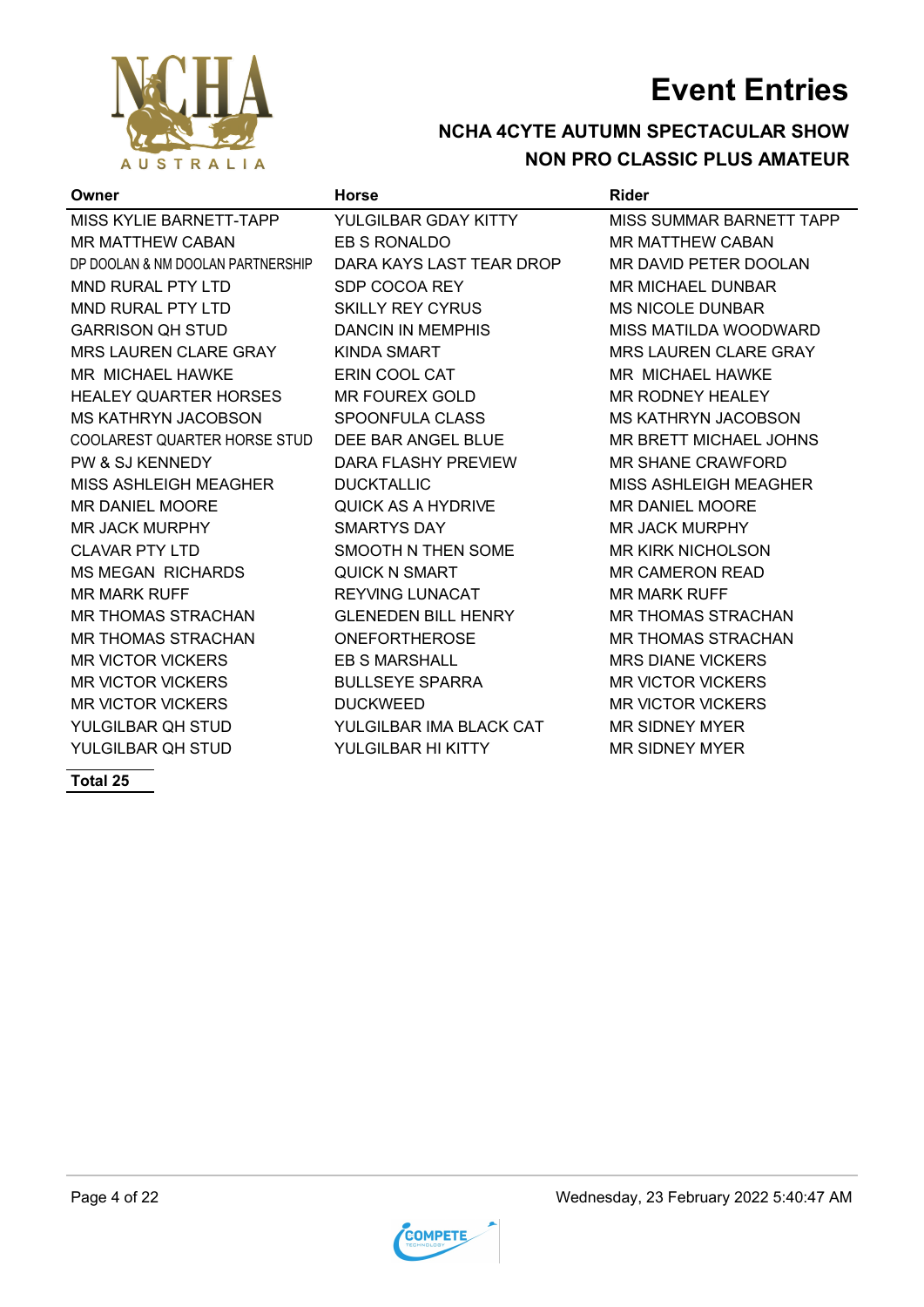

### **NCHA 4CYTE AUTUMN SPECTACULAR SHOW Non Pro Derby**

| Owner                     | <b>Horse</b>              | <b>Rider</b>              |
|---------------------------|---------------------------|---------------------------|
| <b>MS VICTORIA ACTON</b>  | <b>FRONTMAN</b>           | <b>MR DAMIEN KENNY</b>    |
| ALI ALI                   | ONE HELLOFA HILDA         | MR ALI ALI                |
| DARRIEN COX               | <b>DESPACITO</b>          | DARRIEN COX               |
| MISS AILEE DONALDSON      | <b>SPINS LIKE ROYALTY</b> | MISS AILEE DONALDSON      |
| MISS AILEE DONALDSON      | <b>TRAP QUEEN</b>         | MISS AILEE DONALDSON      |
| <b>MR MITCHELL FRAZER</b> | WHISKEY HIGH              | <b>MR MITCHELL FRAZER</b> |
| MR STEVE GRAVES           | <b>METALLIC HIGHWAY</b>   | <b>MR STEVE GRAVES</b>    |
| DJ AND JA JONES           | PLAYIN SMOOTH             | <b>MR DEAN JONES</b>      |
| MR DAVE KELLEY            | <b>PLAY DATE</b>          | MR DAVE KELLEY            |
| MR DAVE KELLEY            | SOPHISTICATED RANCHER     | <b>MR DAVE KELLEY</b>     |
| <b>MRS RACHEL LEITCH</b>  | <b>SLITHERING</b>         | <b>MRS RACHEL LEITCH</b>  |
| MRS LYNDA MACCALLUM       | <b>HELLS ROCKIN</b>       | MRS LYNDA MACCALLUM       |
| <b>QSTUD</b>              | <b>SHORT REVIEW</b>       | <b>MS DRU O'KEEFE</b>     |
| MR PETER RYAN             | <b>BLUEYS CD</b>          | <b>MR PETER RYAN</b>      |
| MR CAMPBELL TONKIN        | STYLISH TINLADY           | MRS AMELIA SERVIN         |



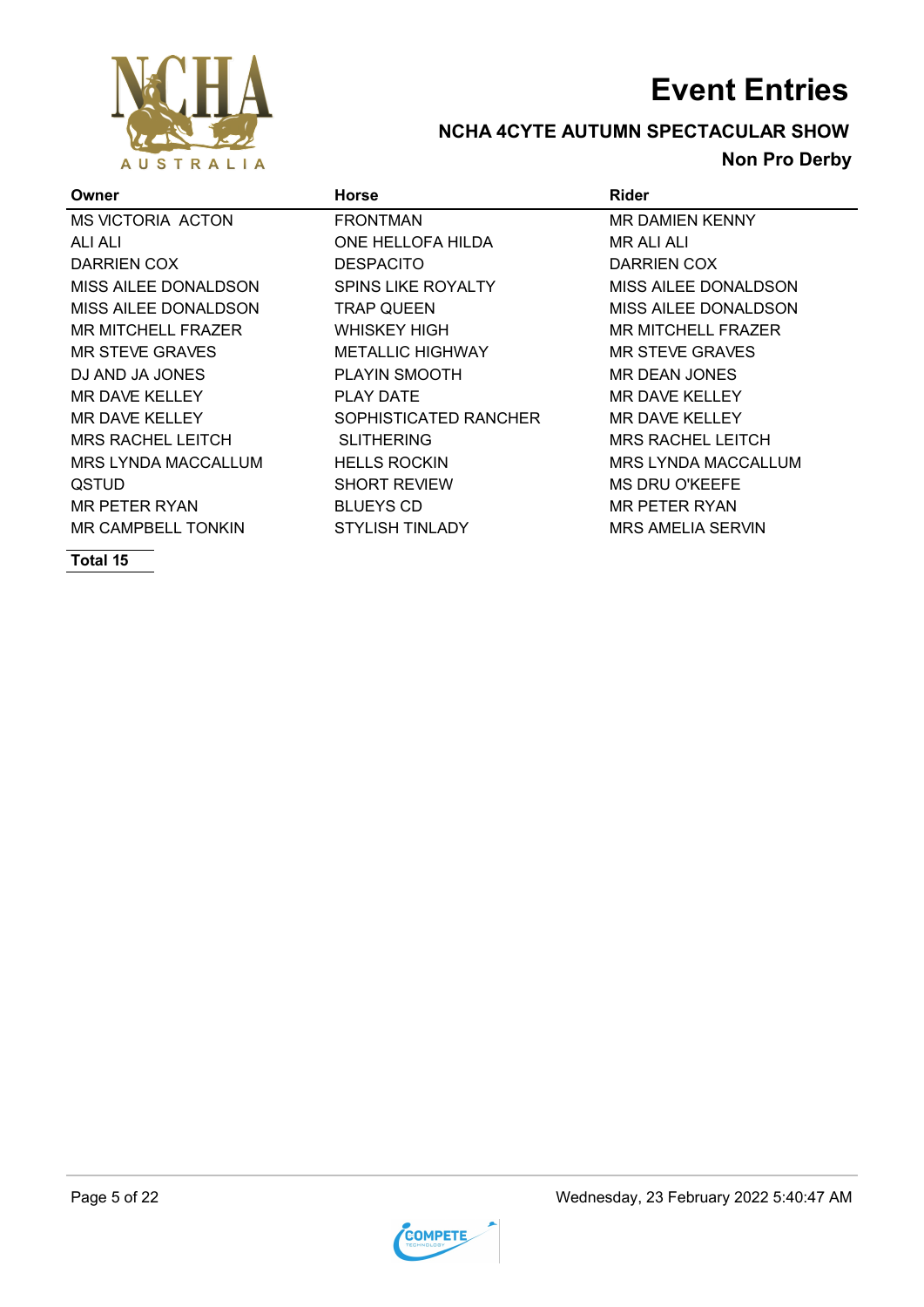

## **NCHA 4CYTE AUTUMN SPECTACULAR SHOW**

### **Non Pro Derby Amateur**

| Owner              | Horse                | Rider              |
|--------------------|----------------------|--------------------|
| MR MITCHELL FRAZER | <b>WHISKEY HIGH</b>  | MR MITCHELL FRAZER |
| DJ AND JA JONES    | <b>PLAYIN SMOOTH</b> | MRS JULIE JONES    |
| RE AND JA SHEEDY   | DUALTALLIC (IMP)     | MRS JULIE SHEEDY   |

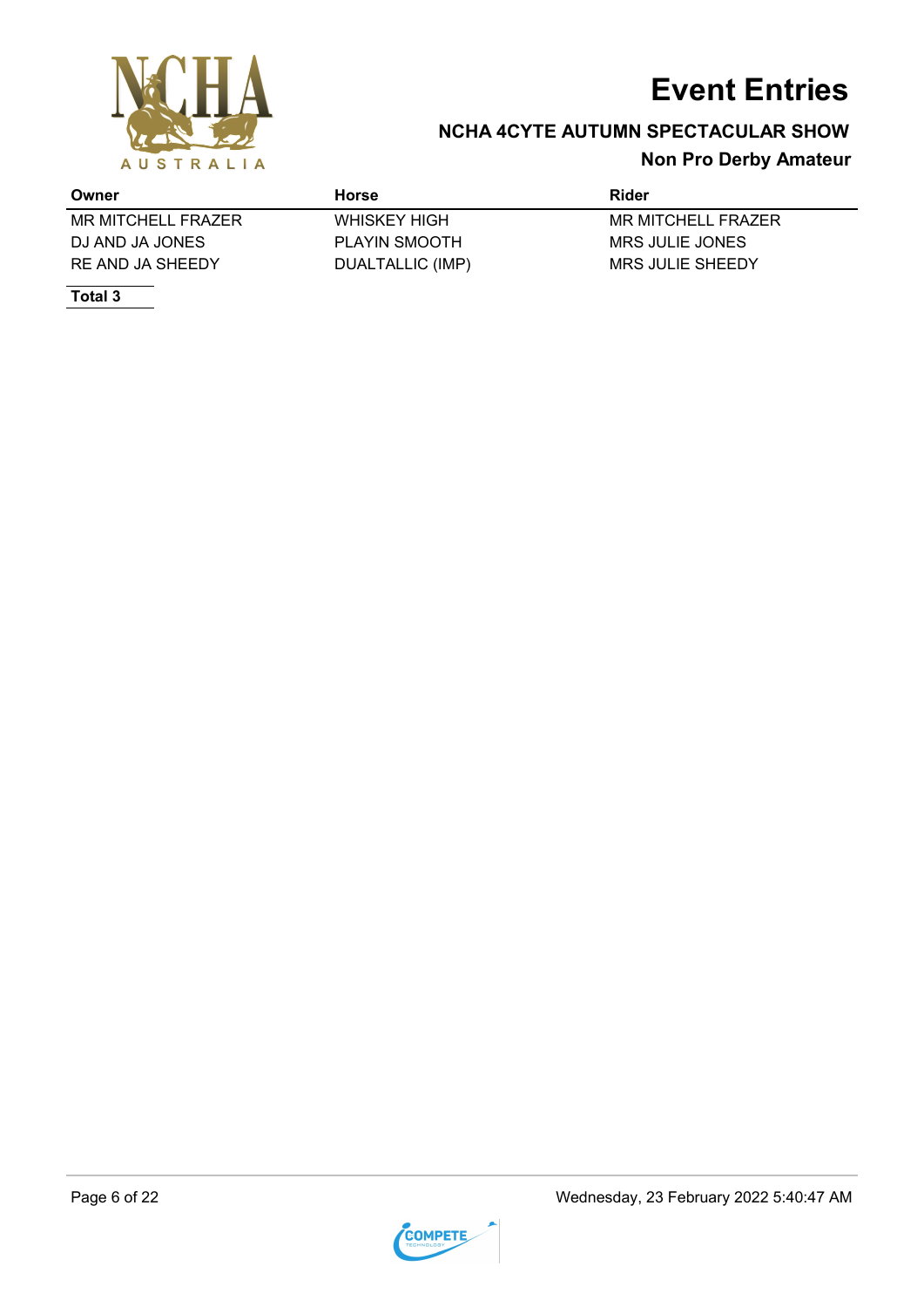

### **NCHA 4CYTE AUTUMN SPECTACULAR SHOW NON PRO DERBY PLUS AMATEUR**

| Owner                              | <b>Horse</b>                | Rider                        |
|------------------------------------|-----------------------------|------------------------------|
| MR WAYNE DOUGLAS BROWN             | PLATINUM CD (ET)            | MR WAYNE DOUGLAS BROWN       |
| <b>MATT CABAN FARRIER SERVICES</b> | TIN BOOTS                   | <b>MRS FIONA CABAN</b>       |
| MR SCOTT CODEY                     | YULGILBAR JACKAROO          | <b>MR SCOTT CODEY</b>        |
| MR SHANE CRAWFORD                  | <b>ERIN YOUNG ANGUS</b>     | <b>MR SHANE CRAWFORD</b>     |
| <b>MR BRIAN THOMAS ELLIOTT</b>     | <b>TYRELL PARK IVY GIRL</b> | MR BRIAN THOMAS ELLIOTT      |
| PR & DE GRAY                       | <b>ISA GOGO CAT</b>         | MR PETER AND DARLENE GRAY    |
| MR MICHAEL HAWKE                   | <b>ISO SMOOTH</b>           | MR MICHAEL HAWKE             |
| KALILETT QUARTER HORSE             | <b>CATSATUFF</b>            | <b>MR JAMIE INGLIS</b>       |
| <b>MRS ANNIE KENNIFF</b>           | <b>AMERICAN HUSTLE</b>      | <b>MRS ANNIE KENNIFF</b>     |
| <b>MR ANGUS MCKINNON</b>           | <b>SDP FIRECAT</b>          | <b>MR ANGUS MCKINNON</b>     |
| <b>MR ANGUS MCKINNON</b>           | <b>EBS SPARKS A FLAME</b>   | <b>MR ANGUS MCKINNON</b>     |
| <b>MISS ASHLEIGH MEAGHER</b>       | <b>CHISUMS MISS KITTY</b>   | <b>MISS ASHLEIGH MEAGHER</b> |
| <b>MR BRETT PECHEY</b>             | A ONE LITTLEMISS BLUEBOON   | <b>MR BRETT PECHEY</b>       |
| <b>MRS SHELLEY RUFF</b>            | <b>TRUCLASS FLAME</b>       | <b>MRS SHELLEY RUFF</b>      |
| <b>MR MARK RUFF</b>                | <b>HENDRIXXX</b>            | <b>MR MARK RUFF</b>          |
| <b>MR MARK RUFF</b>                | <b>BULLA DEMI</b>           | <b>MR MARK RUFF</b>          |
| <b>MR CAMPBELL TONKIN</b>          | SMOKE ON THE WATER          | <b>MR BILL TONKIN</b>        |
| MISS JODIE TURVEY                  | <b>KENETICUT</b>            | <b>MISS JODIE TURVEY</b>     |
| <b>MR DOMINIC WILLIAMS</b>         | <b>DOUSEEME</b>             | <b>MR DOMINIC WILLIAMS</b>   |
|                                    |                             |                              |

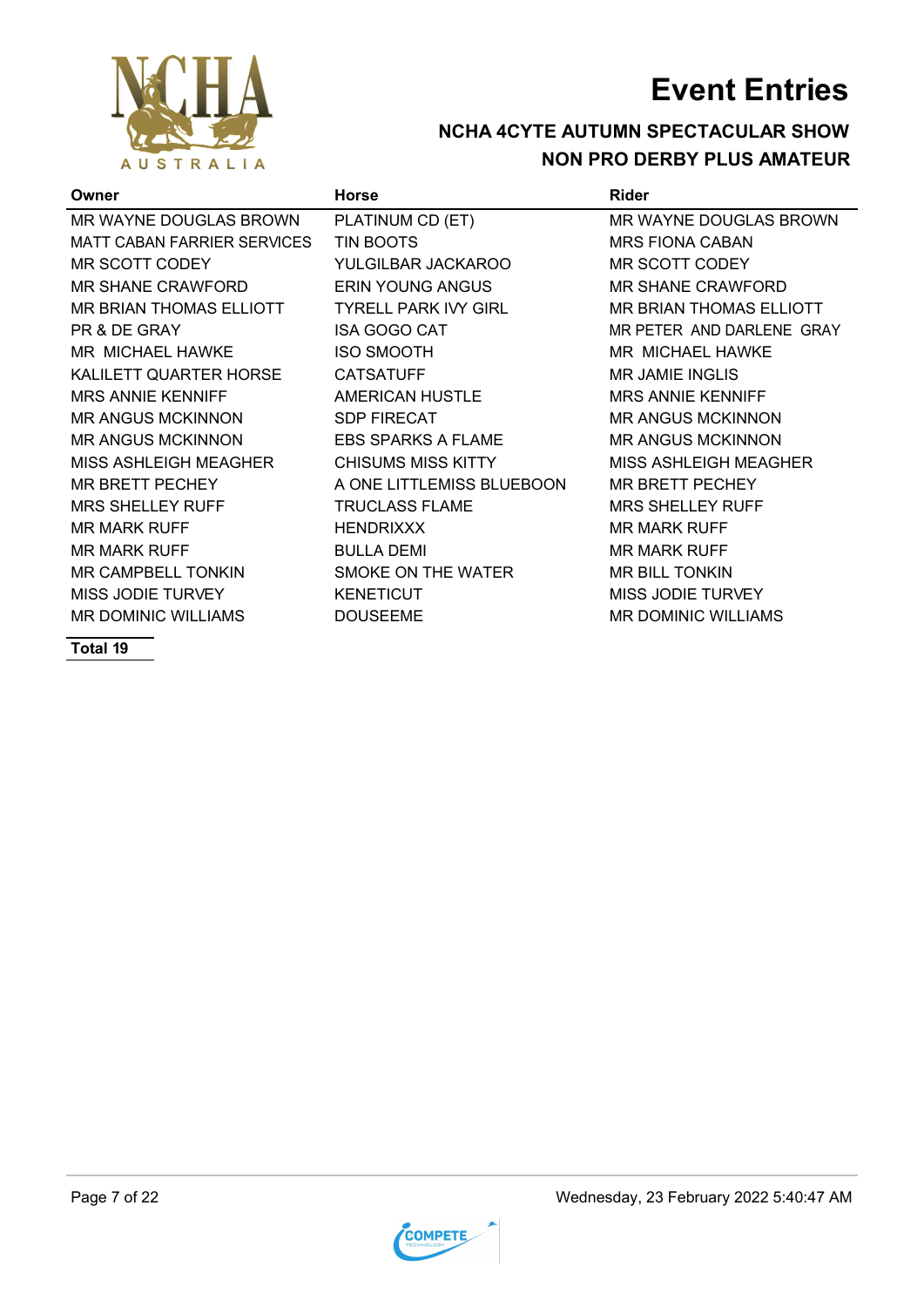

### **NCHA 4CYTE AUTUMN SPECTACULAR SHOW Non Pro Futurity**

| Owner                          | <b>Horse</b>             | <b>Rider</b>                 |
|--------------------------------|--------------------------|------------------------------|
| MR RILEY BOLAND                | <b>SPIN N SPOONFUL</b>   | <b>MR RILEY BOLAND</b>       |
| <b>GAVAN CLARKE</b>            | <b>TIME SQUARE</b>       | <b>GAVAN CLARKE</b>          |
| <b>MRS JACKIE GRAHAM</b>       | <b>IRON GIRL</b>         | <b>MRS JACKIE GRAHAM</b>     |
| <b>MRS JACKIE GRAHAM</b>       | ROYAL STRIPES            | <b>MRS JACKIE GRAHAM</b>     |
| <b>JADE JOHNSON</b>            | <b>DUCHESS OF SKILLS</b> | ROBBIE JOHNSON               |
| <b>JADE JOHNSON</b>            | <b>GUCCI GANG</b>        | <b>JADE JOHNSON</b>          |
| DJ AND JA JONES                | <b>JACK REACHER</b>      | MR DEAN JONES                |
| DJ AND JA JONES                | <b>PRETTY WISKAS</b>     | <b>MRS JULIE JONES</b>       |
| Wildwood Hill Holdings Pty Ltd | <b>BLUE BLOODED CAT</b>  | <b>MR JOHN KEATS</b>         |
| MRS LYNDA MACCALLUM            | <b>REYTALLIATE (ET)</b>  | <b>MRS LYNDA MACCALLUM</b>   |
| <b>MR COLIN MOORE</b>          | <b>RED JOHN</b>          | <b>MR COLIN MOORE</b>        |
| THREE LEAF PASTORAL            | TLP WALKIE TALKIE        | MR RAFE RITCHIE              |
| <b>MRS AMELIA SERVIN</b>       | <b>STORM REYDER</b>      | <b>MRS AMELIA SERVIN</b>     |
| MR PETER SHUMACK               | <b>FLASH N SWEET</b>     | <b>MR PETER SHUMACK</b>      |
| MR CAMPBELL TONKIN             | ROCKIN ROCKABYE          | <b>MRS AMELIA SERVIN</b>     |
| CJ MB Wallace                  | PETAS SO SMOOTH          | <b>MR STUART BOYD LAURIE</b> |
| <b>Oakridge Cutting Horses</b> | <b>REYMAN (ET)</b>       | Mr Paul Webb                 |
| MRS ROWENA KYM YATES           | <b>MS MARKLE</b>         | MR RYDER LINDLEY YATES       |

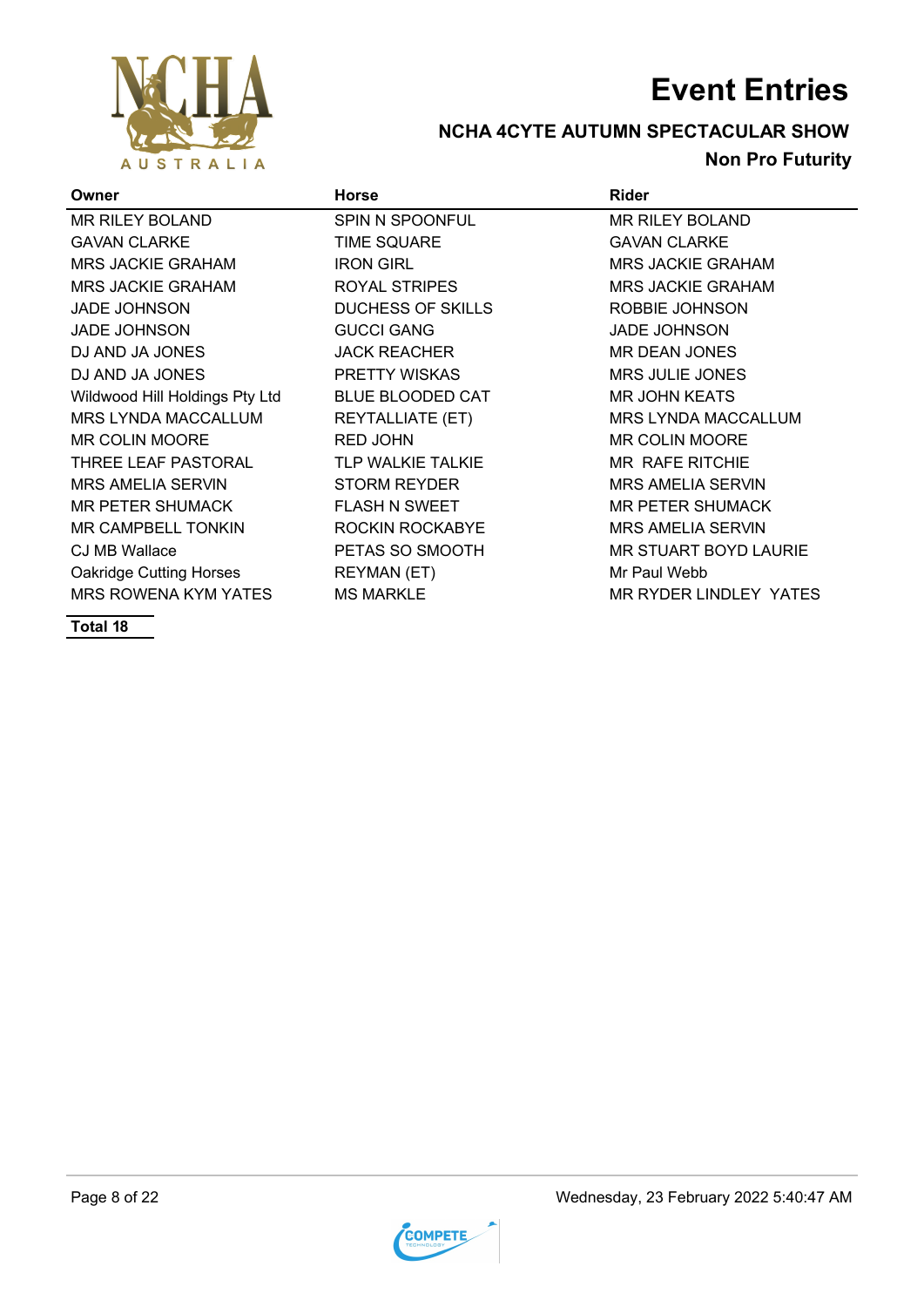

### **NCHA 4CYTE AUTUMN SPECTACULAR SHOW NON PRO FUTURITY PLUS AMATEUR**

| Owner                        | <b>Horse</b>                 | Rider                      |
|------------------------------|------------------------------|----------------------------|
| ALI ALI                      | LIL MILLIE MOON              | <b>MR ALI ALI</b>          |
| COOLAREST QUARTER HORSE STUD | <b>METALLIC MECOM</b>        | MR BRETT MICHAEL JOHNS     |
| <b>MRS BLAIR KEYTE</b>       | <b>CURRELL STYLES UP</b>     | <b>MRS BLAIR KEYTE</b>     |
| <b>Cowboy Enterprise</b>     | DOCS SMOOTH JEWEL            | <b>MR STEVE MARCHANT</b>   |
| <b>MR BRETT PECHEY</b>       | <b>MAKERS HOLLY</b>          | <b>MR BRETT PECHEY</b>     |
| <b>MS MEGAN RICHARDS</b>     | <del>REYS YA ONE MOORE</del> | <del>MR CAMERON READ</del> |
| MR PHILLIP JOHN SMITH        | <b>FULL BOAR STYLE</b>       | MISS MATILDA WOODWARD      |
| <b>WC TONKIN</b>             | <b>COUNTIN EVERY MINUTE</b>  | MR BILL TONKIN             |
| MISS JODIE TURVEY            | <b>WOLFIE THE MAN</b>        | MISS JODIE TURVEY          |
| <b>MR VICTOR VICKERS</b>     | LA QUITO CHISUM              | <b>MR VICTOR VICKERS</b>   |
| YULGILBAR OH STUD            | YULGILBAR KEEP N SWEET       | MR SIDNEY MYER             |

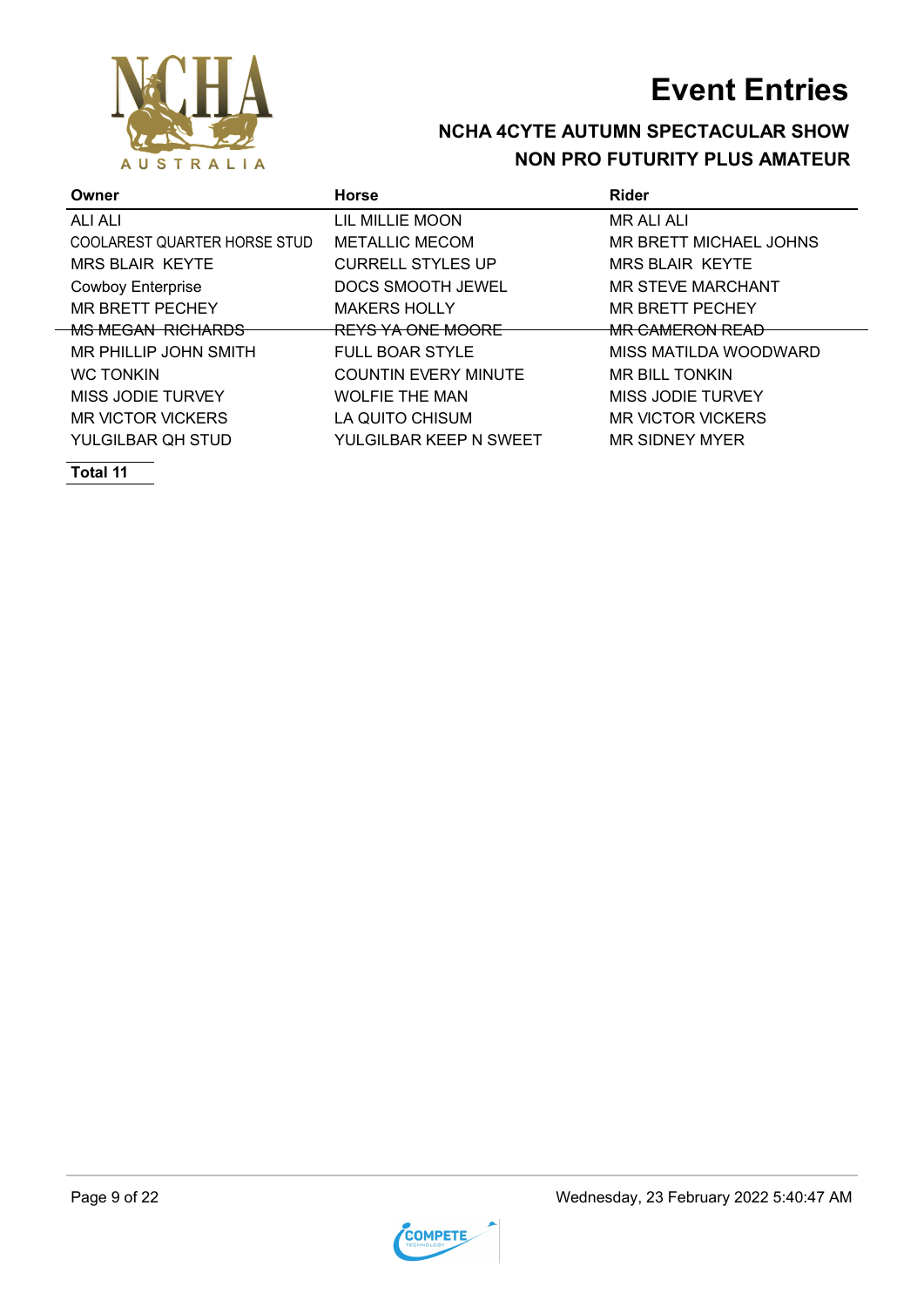

### **NCHA 4CYTE AUTUMN SPECTACULAR SHOW Non Pro Limited**

| Owner                          | <b>Horse</b>                | <b>Rider</b>                |
|--------------------------------|-----------------------------|-----------------------------|
| ALI ALI                        | LIL MILLIE MOON             | <b>MR ALI ALI</b>           |
| <b>MR RILEY BOLAND</b>         | <b>SPIN N SPOONFUL</b>      | <b>MR RILEY BOLAND</b>      |
| <b>GARRISON QH STUD</b>        | <b>DANCIN IN MEMPHIS</b>    | MISS MATILDA WOODWARD       |
| <b>MRS ANNIE KENNIFF</b>       | AMERICAN HUSTLE             | <b>MRS ANNIE KENNIFF</b>    |
| <b>MRS BLAIR KEYTE</b>         | <b>CURRELL STYLES UP</b>    | <b>MRS BLAIR KEYTE</b>      |
| <b>Cowboy Enterprise</b>       | DOCS SMOOTH JEWEL           | <b>MR STEVE MARCHANT</b>    |
| <b>MR COLIN MOORE</b>          | <b>RED JOHN</b>             | <b>MR COLIN MOORE</b>       |
| <b>MR BRETT PECHEY</b>         | <b>MAKERS HOLLY</b>         | <b>MR BRETT PECHEY</b>      |
| <b>MRS SUSANNAH RANDELL</b>    | <b>SPIN N METALLIC</b>      | <b>MRS SUSANNAH RANDELL</b> |
| THREE LEAF PASTORAL            | <b>TLP WALKIE TALKIE</b>    | MR RAFE RITCHIE             |
| MR PHILLIP JOHN SMITH          | <b>FULL BOAR STYLE</b>      | MISS MATILDA WOODWARD       |
| <b>WC TONKIN</b>               | <b>COUNTIN EVERY MINUTE</b> | <b>MR BILL TONKIN</b>       |
| <b>Oakridge Cutting Horses</b> | <b>REYMAN (ET)</b>          | Mr Paul Webb                |

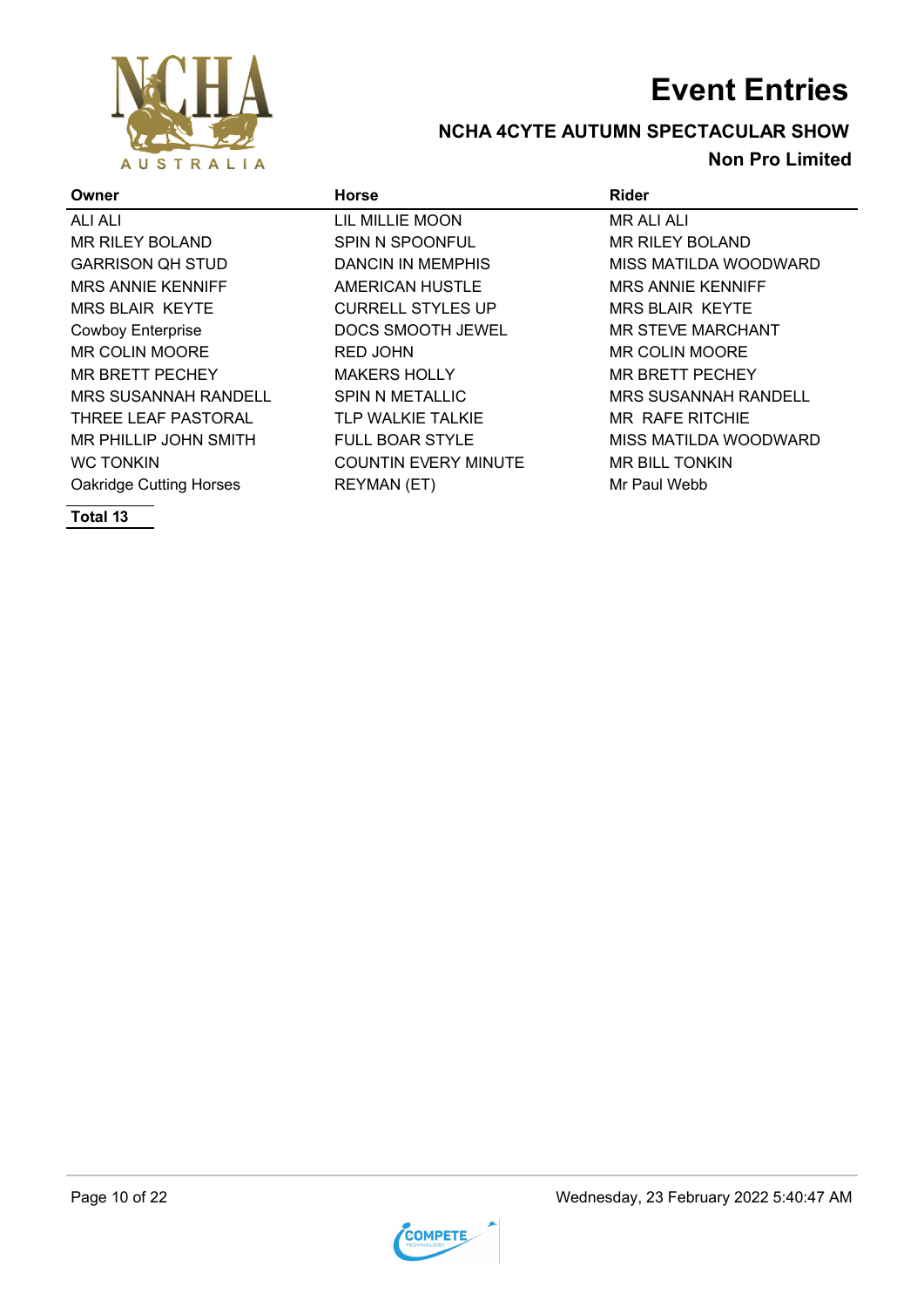

### **NCHA 4CYTE AUTUMN SPECTACULAR SHOW**

**Open**

| Owner                              | <b>Horse</b>                     | <b>Rider</b>                  |
|------------------------------------|----------------------------------|-------------------------------|
| <b>LAZY K QUARTER HORSES</b>       | ONE STYLISH LEOETTA              | <b>MR WAYNE BAUMANN</b>       |
| <b>MISS HOLLY CLAYDEN</b>          | <b>DOGS MONEY HONEY</b>          | <b>MR ISAAC WESTERHUIS</b>    |
| JAMIE CREEK CUTTING HORSES PTY LTD | <b>QXH HYDRIVE LADY</b>          | MR JAMIE CREEK                |
| <b>MR THOMAS DUDDY</b>             | <b>TRIPLE SIX</b>                | <b>MR HUGH MILES</b>          |
| <b>MND RURAL PTY LTD</b>           | <b>EB S MAINLINE</b>             | <b>MR CASEY TONES</b>         |
| <b>MR JIM GALE</b>                 | <b>TRUCLASS CHICKY BABE</b>      | MR TRENT JONATHAN SMITH       |
| <b>MR PHILLIP GRAY</b>             | <b>MARILYN MONROC</b>            | <b>MR JACKSON R GRAY</b>      |
| <b>SCOTALENA INVESTMENTS</b>       | <b>HEWITTS METALLIC MILLIONS</b> | MR JAMIE SECCOMBE             |
| <b>JADE JOHNSON</b>                | SHESA SKILLYCAT                  | MR PHILLIP JOHN SMITH         |
| Wildwood Hill Holdings Pty Ltd     | <b>HANGIN WITH ROYALTY</b>       | <b>MR PHIL DAWSON</b>         |
| <b>MS JENNY MCVILLY</b>            | SMOOTH ITTY CAT                  | <b>MR TYLER S HODGMAN</b>     |
| <b>MR DAVID MERYGOLD</b>           | <b>MAGICOOL</b>                  | MISS ASHLEIGH MEAGHER         |
| TRI STAR QUARTER HORSE STUD        | SPOONFULA HOPE                   | AARON PAUL WHEATLEY           |
| <b>MR JACK MURPHY</b>              | <b>SMOOTH N SPIN</b>             | <b>MR WAYNE BAUMANN</b>       |
| <b>MR ANTHONY O'LOUGHLIN</b>       | <b>TYRELL PARK ALIL STORMY</b>   | MR COREY ALEXANDER HOLDEN     |
| <b>MR RAYMOND ERIC RANDLE</b>      | <b>BC COLD STEEL</b>             | <b>MR GRANT QUIGLEY</b>       |
| <b>MR MARK RUFF</b>                | METALLICTOY (IMP)                | <b>MRS LINDSEY WHEATLEY</b>   |
| <b>MR PETER SHUMACK</b>            | FAIR LADY FLASH (IMP)            | <b>MR PETER SHUMACK</b>       |
| <b>KEMPSEY QUARTER HORSES</b>      | <b>I WONT BACK DOWN</b>          | <b>MR PHIL DAWSON</b>         |
| <b>MR THOMAS STRACHAN</b>          | PEPTABOONSMAL SPIN               | MR DANIEL JOHN TINCKNELL      |
| MR MARCEL & NICOLE VERAART         | <b>KATS KRYPTONITE</b>           | <b>MR LINCOLN VERAART</b>     |
| <b>MR VICTOR VICKERS</b>           | <b>PLAYIN SOPHISTICATED</b>      | <b>MR VICTOR VICKERS</b>      |
| <b>MR CHRISTOPHER WARE</b>         | <b>STYLISH PLAYER</b>            | <b>MR DEAN HOLDEN</b>         |
| MR BRENDAN JOHN WIEMERS            | <b>BLINHAM OPAL</b>              | <b>MR TYRONE DARRAGH</b>      |
| The Yates Family Trust             | <b>SPINS TEQUILA DOLL</b>        | <b>MR RYDER LINDLEY YATES</b> |
| YULGILBAR QH STUD                  | SVR REYS SMART CHIC              | <b>MR TODD GRAHAM</b>         |

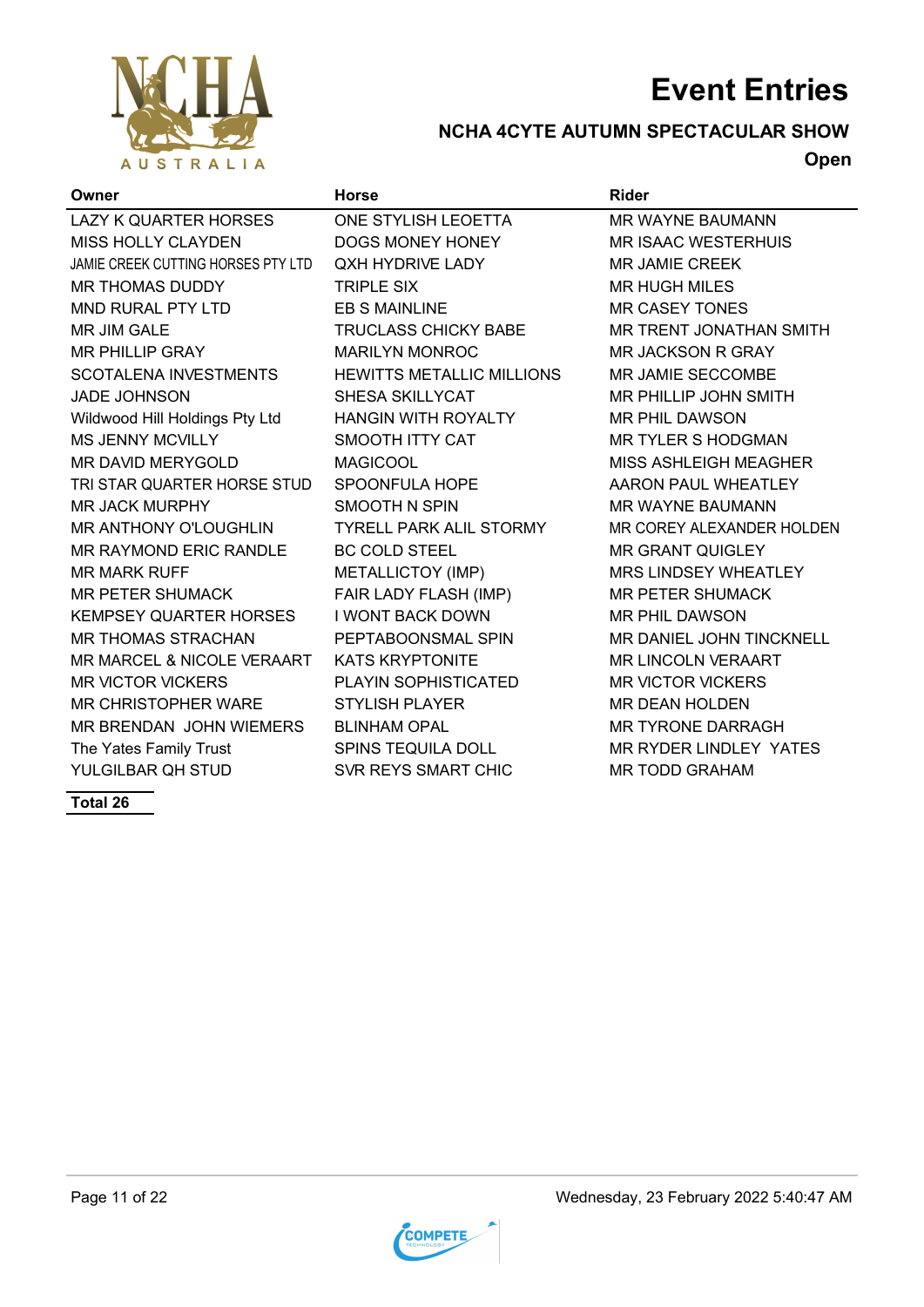

### **NCHA 4CYTE AUTUMN SPECTACULAR SHOW Open Classic Challenge**

| Owner                              | <b>Horse</b>                      | Rider                       |
|------------------------------------|-----------------------------------|-----------------------------|
| LAZY K QUARTER HORSES              | ONE STYLISH LEOETTA               | MR WAYNE BAUMANN            |
| <b>ALI ALI</b>                     | <b>REYBANZ</b>                    | <b>MR MATHEW OAKLEY</b>     |
| <b>JW JM BAKER</b>                 | RODEO DRIVE                       | MR MATHEW OAKLEY            |
| MS DIANE EILEEN BROMBAL            | <b>DUAL SMART CHICK</b>           | <b>MR JAMIE SECCOMBE</b>    |
| <b>MR GAVIN BULMER</b>             | <b>HELL BLAZER</b>                | <b>MR MATHEW OAKLEY</b>     |
| <b>MR TERRY BURNS</b>              | THIS CATS A PLAYBOY               | <b>MR JAMIE CREEK</b>       |
| <b>MRS ROBYN CLARK</b>             | <b>HEZA HAT TRICK</b>             | <b>MR GRANT QUIGLEY</b>     |
| JAMIE CREEK CUTTING HORSES PTY LTD | QXH HYDRIVE LADY                  | <b>MR JAMIE CREEK</b>       |
| MR THOMAS DUDDY                    | <b>TRIPLE SIX</b>                 | <b>MR HUGH MILES</b>        |
| MND RURAL PTY LTD                  | TP MUDDY CAT                      | <b>MR CASEY TONES</b>       |
| <b>MRS REBECCA EDDIE</b>           | <b>TYRELL PARK KIT KAT BOONIE</b> | <b>MR LINCOLN VERAART</b>   |
| MR JIM GALE                        | <b>TRUCLASS CHICKY BABE</b>       | MR TRENT JONATHAN SMITH     |
| <b>MRS TANIA GALE</b>              | <b>TOLIKA LUCY (ET)</b>           | MR SCOTT CAMPBELL           |
| <b>GARRISON QH STUD</b>            | <b>DANCIN IN MEMPHIS</b>          | MR PHILLIP JOHN SMITH       |
| KOOBAH PERFORMANCE HORSES PTY LTD  | SMART LIL TURPENTINE              | <b>MR HUGH MILES</b>        |
| <b>MRS LAUREN CLARE GRAY</b>       | <b>KINDA SMART</b>                | <b>MR JACKSON R GRAY</b>    |
| <b>SCOTALENA INVESTMENTS</b>       | <b>HEWITTS METALLIC MILLIONS</b>  | <b>MR JAMIE SECCOMBE</b>    |
| <b>MR TYLER S HODGMAN</b>          | SPINNING IN THE GRASS             | <b>MR TYLER S HODGMAN</b>   |
| MR COREY ALEXANDER HOLDEN          | <b>GARTERALICIOUS</b>             | MR COREY ALEXANDER HOLDEN   |
| <b>MR DEAN JONES</b>               | GIRL WITHOUT LIMITS (IMP)         | <b>MR DEAN HOLDEN</b>       |
| <b>GRAHAM EDWARD LAMEY</b>         | DRIVE N ME CRAZY                  | <b>GRAHAM EDWARD LAMEY</b>  |
| MR STUART BOYD LAURIE              | BET ONE MOORE                     | D                           |
| <b>MRS RACHEL LEITCH</b>           | <b>HARD SPINNING CASH</b>         | <b>MRS RACHEL LEITCH</b>    |
| <b>MS MAGGIE MASON</b>             | <b>METAL AS ANYTHING</b>          | <b>MR WARWICK SCREEN</b>    |
| MS JENNY MCVILLY                   | SMOOTH ITTY CAT                   | <b>MR TYLER S HODGMAN</b>   |
| TRI STAR QUARTER HORSE STUD        | SPOONFULA HOPE                    | AARON PAUL WHEATLEY         |
| <b>MS JEANETTE MOSS</b>            | <b>BAD HARRY</b>                  | <b>MS JEANETTE MOSS</b>     |
| <b>MR JACK MURPHY</b>              | SMARTYS DAY                       | <b>MR WAYNE BAUMANN</b>     |
| <b>CLAVAR PTY LTD</b>              | SMOOTH N THEN SOME                | MR SCOTT CAMPBELL           |
| <b>MRS KATRINA O'HALLORAN</b>      | <b>CHISUMS BOYD</b>               | <b>MR WARWICK SCREEN</b>    |
| <b>MRS RHONDA PICKER</b>           | <b>DUCKS ROYALTY</b>              | MR COREY ALEXANDER HOLDEN   |
| MR DARREN RAFTON                   | CALINDA LOTS OF LACE              | MR DANIEL JOHN TINCKNELL    |
| <b>MR RAYMOND ERIC RANDLE</b>      | <b>BC COLD STEEL</b>              | <b>MR GRANT QUIGLEY</b>     |
| <b>MR SERGE ROLLAND</b>            | <b>EBS CHICKORY</b>               | <b>MR ROB HODGMAN</b>       |
| <b>MRS LEANNE ROSE</b>             | EB S AUTUMN MOOR                  | <b>MR GRANT QUIGLEY</b>     |
| <b>MR MARK RUFF</b>                | <b>REYVING LUNACAT</b>            | <b>MRS LINDSEY WHEATLEY</b> |
| <b>MR MICHAEL ROSS SMITH</b>       | <b>BOBBYS SAN BADGER</b>          | MR COREY ALEXANDER HOLDEN   |
| MR MICHAEL ROSS SMITH              | <b>TIKI BLUES</b>                 | MR COREY ALEXANDER HOLDEN   |
| <b>SAMANTHA STEPNELL</b>           | <b>CRYSTAL PARK CATS A GLORY</b>  | <b>MR DEAN HOLDEN</b>       |
| <b>MR THOMAS STRACHAN</b>          | PEPTABOONSMAL SPIN                | MR DANIEL JOHN TINCKNELL    |
| <b>MR CASEY TONES</b>              | JAZZ HAT                          | <b>MR CASEY TONES</b>       |
| <b>MRS JANET TWOHILL</b>           | <b>LADY NO MORE</b>               | <b>MR HUGH MILES</b>        |
| MR MARCEL & NICOLE VERAART         | <b>KATS KRYPTONITE</b>            | <b>MR LINCOLN VERAART</b>   |
|                                    |                                   |                             |



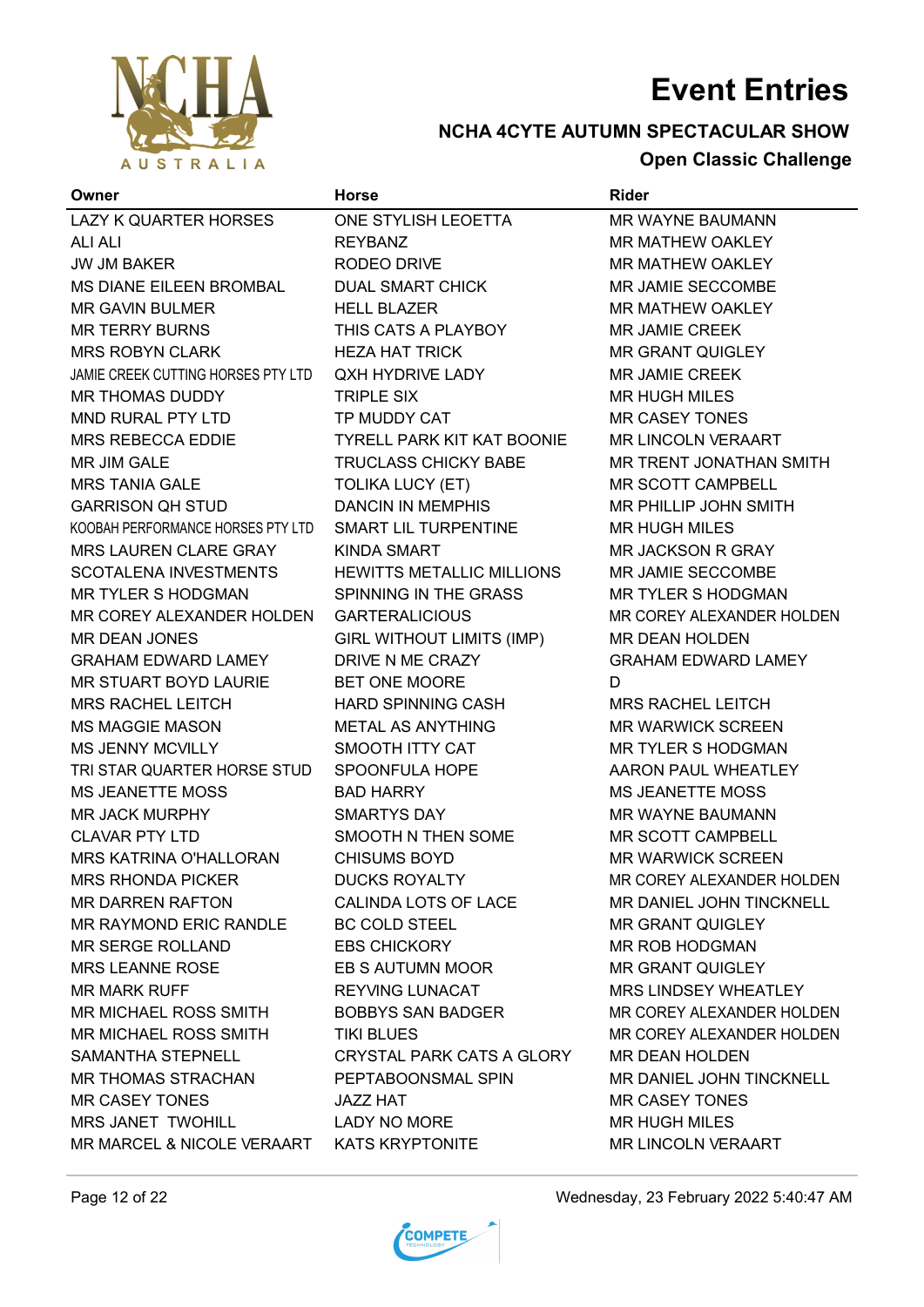MR CHRISTOPHER WARE STYLISH PLAYER MR DEAN HOLDEN AARON PAUL WHEATLEY PETAS SUGAR RAE MRS LINDSEY WHEATLEY MR BRENDAN JOHN WIEMERS BLINHAM OPAL MR TYRONE DARRAGH MR RYDER LINDLEY YATES PLAY LIKE ROYALTY MR RYDER LINDLEY YATES The Yates Family Trust **REYSN ROSES** MR RYDER LINDLEY YATES YULGILBAR QH STUD YULGILBAR IMA BLACK CAT MR ROBERT MACKAY YULGILBAR QH STUD YULGILBAR HI KITTY MR DEAN HOLDEN

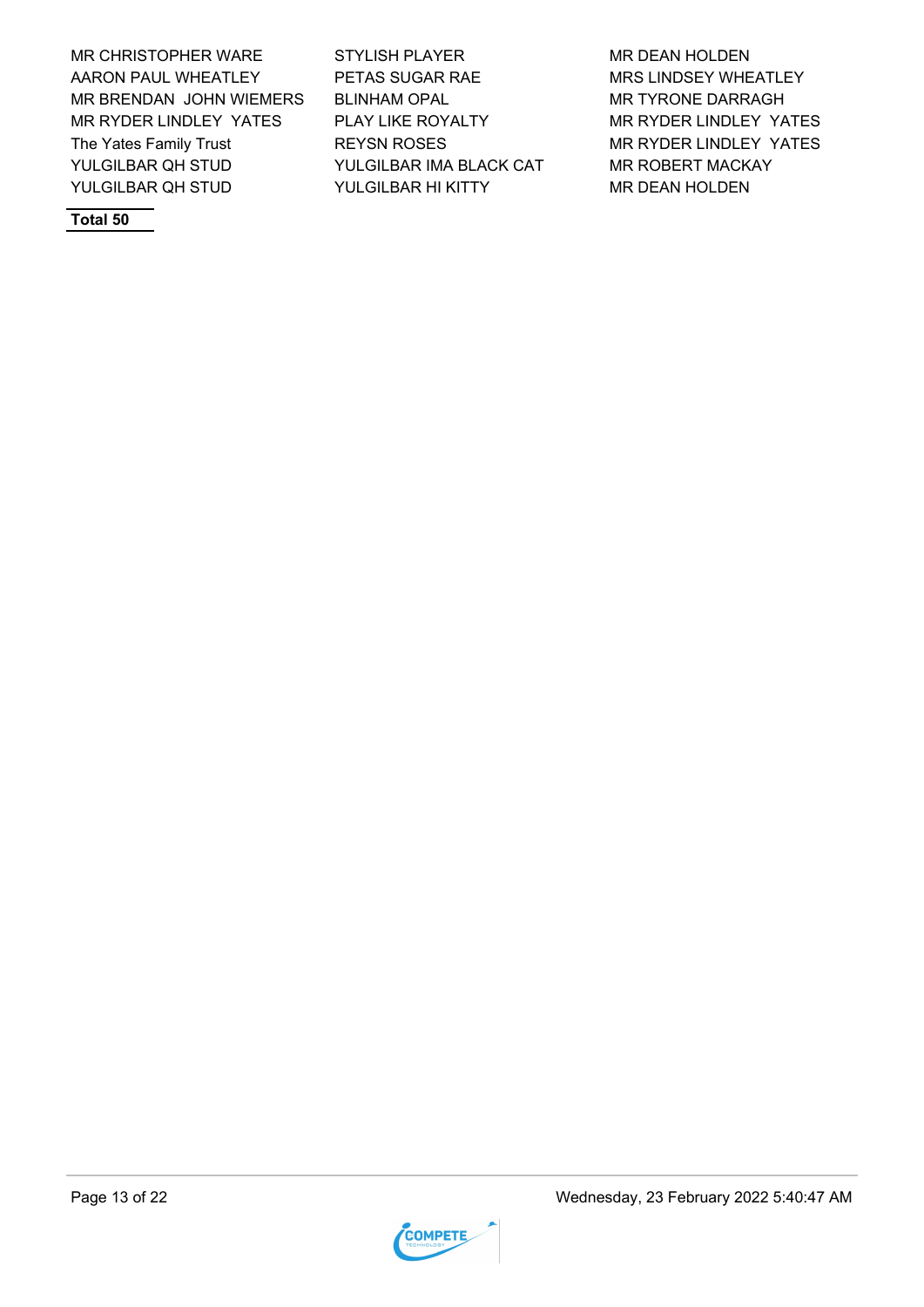

### **NCHA 4CYTE AUTUMN SPECTACULAR SHOW Open Derby**

| Owner                              | <b>Horse</b>              | <b>Rider</b>               |
|------------------------------------|---------------------------|----------------------------|
| MS VICTORIA ACTON                  | <b>FRONTMAN</b>           | <b>MR ISAAC WESTERHUIS</b> |
| MR DAVID W. AIRD                   | <b>STYLISH BLUE ACRE</b>  | MR ROB HODGMAN             |
| <b>ALI ALI</b>                     | ONE HELLOFA HILDA         | MR MATHEW OAKLEY           |
| MR WAYNE DOUGLAS BROWN             | PLATINUM CD (ET)          | <b>MR LINCOLN VERAART</b>  |
| <b>MR MARK BUTTSWORTH</b>          | <b>PEPPYPHALAIR</b>       | <b>MR MARK BUTTSWORTH</b>  |
| MR SCOTT CODEY                     | YULGILBAR JACKAROO        | <b>MR TROY RANDELL</b>     |
| MR RICHARD S. DESAVE               | COCOAS BLU BOON           | <b>MR BEN O'REILLY</b>     |
| MR RICHARD S. DESAVE               | COCOAS POP ROC            | MR BEN O'REILLY            |
| <b>CUTTING EDGE QUARTER HORSES</b> | <b>MIGHTY METALLIC</b>    | MR JAMIE SECCOMBE          |
| <b>MR MITCHELL FRAZER</b>          | <b>WHISKEY HIGH</b>       | <b>MR LINCOLN VERAART</b>  |
| VELVET QUARTER HORSE RANCH         | DEE BAR ISA CATTY DOLL    | MR TRENT JONATHAN SMITH    |
| <b>GEORGE GORDON</b>               | SMOOTH CHERRY REY         | MR JACKSON R GRAY          |
| <b>MR STEVE GRAVES</b>             | <b>METALLIC HIGHWAY</b>   | <b>MR TROY RANDELL</b>     |
| PR & DE GRAY                       | <b>ISA GOGO CAT</b>       | <b>MR SCOTT CAMPBELL</b>   |
| MR MICHAEL HAWKE                   | <b>ISO SMOOTH</b>         | <b>MR GRANT QUIGLEY</b>    |
| <b>HH Pastoral Pty Ltd</b>         | SMART LITTLE KIT KAT      | MR PHIL DAWSON             |
| MRS LISA HINDMARSH                 | NOTHIN SWEETA THAN A DUCK | MR DEAN HOLDEN             |
| MR TYLER S HODGMAN                 | EB S TURF                 | <b>MR TYLER S HODGMAN</b>  |
| MR COREY ALEXANDER HOLDEN          | <b>ELAWAR CAT</b>         | MR COREY ALEXANDER HOLDEN  |
| PJ JOHNSTON & DM JONES             | EB S DIG THIS CAT         | <b>MR LINCOLN VERAART</b>  |
| <b>MR TODD KISSICK</b>             | IMA BLUE WHISKEY          | MR TRENT JONATHAN SMITH    |
| MRS RACHEL LEITCH                  | <b>SLITHERING</b>         | <b>MRS RACHEL LEITCH</b>   |
| MRS LYNDA MACCALLUM                | <b>HELLS ROCKIN</b>       | MRS LYNDA MACCALLUM        |
| <b>MS MAGGIE MASON</b>             | <b>BADBOY HENRY</b>       | <b>MR WARWICK SCREEN</b>   |
| <b>MR ANGUS MCKINNON</b>           | <b>SDP FIRECAT</b>        | MRS LINDSEY WHEATLEY       |
| MR PETER JOHN MCLEOD               | <b>EBS CLYPPINGS</b>      | MR COREY ALEXANDER HOLDEN  |
| <b>MR HUGH MILES</b>               | PEELVALE TELES IM SMOOTH  | <b>MR HUGH MILES</b>       |
| <b>MR HUGH MILES</b>               | PEELVALE SMOOTH AS DUALLY | <b>MR HUGH MILES</b>       |
| <b>MS JEANETTE MOSS</b>            | <b>HENRYS JAZABELLE</b>   | <b>MS JEANETTE MOSS</b>    |
| QSTUD                              | <b>KITKATICALE</b>        | <b>MR GRANT QUIGLEY</b>    |
| QSTUD                              | <b>MISS DAISY DUKE</b>    | <b>MR GRANT QUIGLEY</b>    |
| MR ANTHONY O'LOUGHLIN              | <b>BET SHES A GEM</b>     | MR COREY ALEXANDER HOLDEN  |
| <b>MRS FLEUR PHILIP</b>            | THE SIXTH SENSE           | MR PHIL DAWSON             |
| <b>MRS RENEE RICHARDSON</b>        | <b>HONKEYS CAT</b>        | <b>MR ISAAC WESTERHUIS</b> |
| <b>MR MARK RUFF</b>                | <b>BULLA DEMI</b>         | AARON PAUL WHEATLEY        |
| <b>MR MARK RUFF</b>                | <b>HENDRIXXX</b>          | <b>MR TODD GRAHAM</b>      |
| MRS SHELLEY RUFF                   | <b>TRUCLASS FLAME</b>     | MRS LINDSEY WHEATLEY       |
| <b>TRINA SIMPSON</b>               | <b>BLUEBLOODEDBOON</b>    | <b>MR LINCOLN VERAART</b>  |
| KEMPSEY QUARTER HORSES             | <b>I WONT BACK DOWN</b>   | <b>MR PHIL DAWSON</b>      |
| MR TRENT JONATHAN SMITH            | <b>TRUCLASS TIARA</b>     | MR TRENT JONATHAN SMITH    |
| MR TRENT JONATHAN SMITH            | <b>GALVANISE</b>          | MR TRENT JONATHAN SMITH    |
| <b>TERRY &amp; LIZ SMITH</b>       | TAPT ONE TIME             | MR PHIL DAWSON             |
| SAMANTHA STEPNELL                  | <b>STYLISH ON TIME</b>    | MR DEAN HOLDEN             |
|                                    |                           |                            |

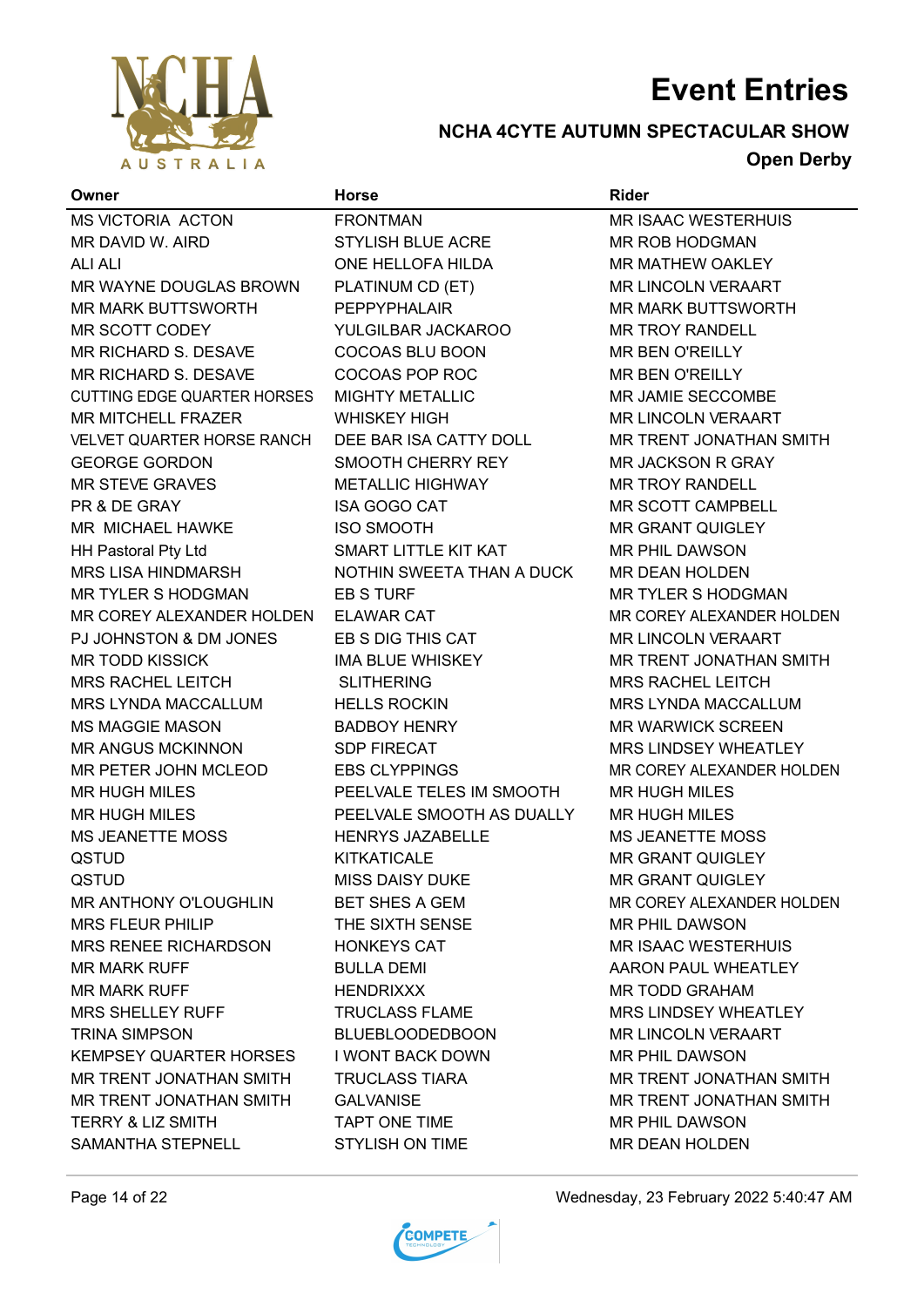MISS EMMA SARAH STOCKDALE FOOLARIS MARIA AND MR JACKSON R GRAY MR DANIEL JOHN TINCKNELL SUAVE SUAVE MR DANIEL JOHN TINCKNELL SUNKISSED QH STUD HYSPIN LADY MR CASEY TONES MISS CASEY ELLEN YATES MISMOOTH MR WARWICK SCREEN

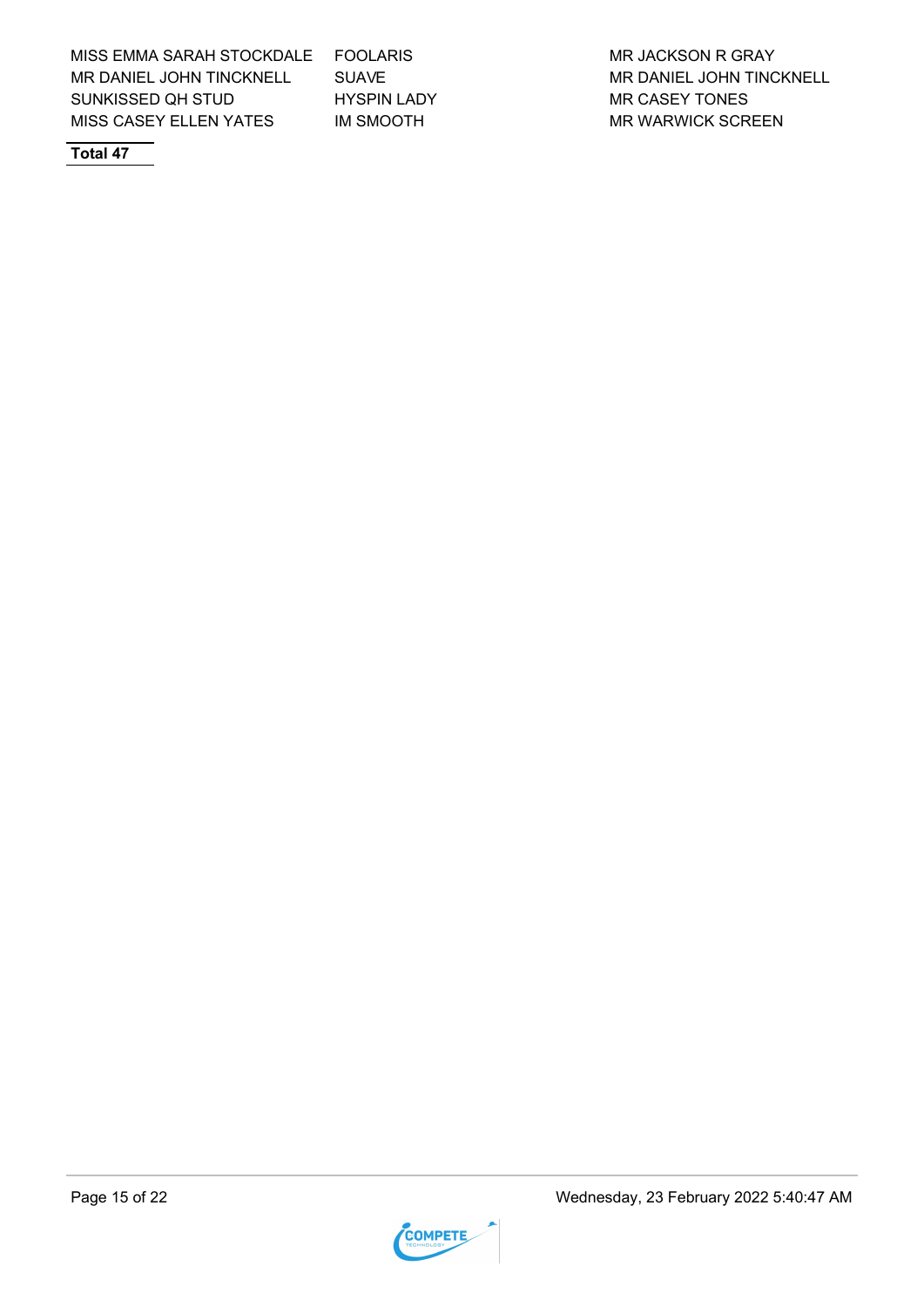

## **NCHA 4CYTE AUTUMN SPECTACULAR SHOW**

## **Open Futurity**

| Owner                              | <b>Horse</b>                 | <b>Rider</b>              |
|------------------------------------|------------------------------|---------------------------|
| GLE9891                            | <b>GRANITE</b>               | MR TRENT JONATHAN SMITH   |
| <b>CASHMERE CATTLE CO</b>          | <b>GRACE BAY</b>             | MR JAMIE SECCOMBE         |
| <b>GLORY HILL TRUST</b>            | <b>CATY SIX SPINS</b>        | <b>MR CASEY TONES</b>     |
| MR WAYNE BAUMANN                   | <b>BREYKING BAD</b>          | MR WAYNE BAUMANN          |
| MR WAYNE BAUMANN                   | <b>DUAL LINKETT</b>          | MR WAYNE BAUMANN          |
| Kingsfield Stud                    | KINGSFIELD JUST LOUIE        | <b>MR AARON HAUSFELD</b>  |
| M and J bloom Pty Ltd              | <b>ANGELLICA</b>             | <b>MR TODD GRAHAM</b>     |
| MISS WENDY BUCKLEY                 | <b>SILVER FERN</b>           | <b>MR JASON LEITCH</b>    |
| MR MARK BUTTSWORTH                 | BRANCHVALE METAL ALLOY       | <b>MR MARK BUTTSWORTH</b> |
| <b>GAVAN CLARKE</b>                | <b>TIME SQUARE</b>           | MR WAYNE BAUMANN          |
| <b>Clearview Quarter Horses</b>    | SOPHISTICATED GARTER         | MR COREY ALEXANDER HOLDEN |
| <b>DARRIEN COX</b>                 | <b>LUCID DREAMS</b>          | <b>MR PHIL DAWSON</b>     |
| PA & RA CREEK                      | SOPHISTICATED PRINCE         | MR JAMIE CREEK            |
| RM & CE Daly                       | YULGILBAH KEEP KOOL          | MS CORALIE DALY           |
| DEE BAR SHAREHOLDLERS              | DEE BAR ISA STYLISH HAWK     | <b>MR WAYNE BAUMANN</b>   |
| DELTA QUARTER HORSE STUD           | <b>SANNANDREYUS</b>          | <b>MR MATHEW OAKLEY</b>   |
| MR PETER DOONAN                    | SMART N SPICEY               | <b>MR HUGH MILES</b>      |
| <b>CUTTING EDGE QUARTER HORSES</b> | <b>MIA METALLIC</b>          | MR PHIL DAWSON            |
| <b>MR LINDSEY FRASER</b>           | <b>SANNAREYA</b>             | <b>MR HUGH MILES</b>      |
| MS SANDRA LEE GLEESON              | ROYAL GROUSE                 | MR PETE KENNEDY           |
| <b>MRS JACKIE GRAHAM</b>           | SMITH FAMILY SUPA STYLE      | <b>MRS JACKIE GRAHAM</b>  |
| Mr RICHARD GRANT                   | SAPPHIRE CAT                 | MR DEAN HOLDEN            |
| MR MICHAEL HAWKE                   | SUEN LIL DARLIN (ET)         | AARON PAUL WHEATLEY       |
| MR MICHAEL HAWKE                   | <b>MC METALLO</b>            | <b>MR GRANT QUIGLEY</b>   |
| MR MICHAEL HAWKE                   | TAPT DANCIN CHERRY (ET)      | AARON PAUL WHEATLEY       |
| <b>HH Pastoral Pty Ltd</b>         | <b>METALLICS FLYTA FIRE</b>  | <b>MR PHIL DAWSON</b>     |
| <b>MR TYLER S HODGMAN</b>          | <b>EB S DIGITAL</b>          | <b>MR TYLER S HODGMAN</b> |
| MR COREY ALEXANDER HOLDEN          | SOUTHERN GARTER              | MR COREY ALEXANDER HOLDEN |
| <b>MRS VICKY HOLDEN</b>            | ROYAL LEGACY                 | <b>MR DEAN HOLDEN</b>     |
| <b>JADE JOHNSON</b>                | <b>GUCCI GANG</b>            | MR PHILLIP JOHN SMITH     |
| <b>JADE JOHNSON</b>                | <b>DUCHESS OF SKILLS</b>     | MR PHILLIP JOHN SMITH     |
| DJ AND JA JONES                    | <b>JACK REACHER</b>          | MR DEAN HOLDEN            |
| Wildwood Hill Holdings Pty Ltd     | BLUE BLOODED CAT             | MR PHIL DAWSON            |
| PW & SJ KENNEDY                    | <b>METALLIC RED</b>          | MR PETE KENNEDY           |
| <b>MR HUGH MILES</b>               | <b>DUCATI</b>                | <b>MR HUGH MILES</b>      |
| MR HUGH MILES                      | <b>AUTUMN NURSE</b>          | <b>MR HUGH MILES</b>      |
| MRS LOIS MITCHELL                  | <b>METALLIC SCANDAL</b>      | MR DEAN HOLDEN            |
| MS MARGIT NEZOLD                   | <b>DUCKTACULAR</b>           | <b>MR MARK BUTTSWORTH</b> |
| <b>CLAVAR PTY LTD</b>              | <b>HELLOFA SORT</b>          | MR SCOTT CAMPBELL         |
| MR MATHEW OAKLEY                   | <b>HIGH VOLTAGE</b>          | MR MATHEW OAKLEY          |
| <b>QSTUD</b>                       | <b>BETH DUTTON</b>           | <b>MR GRANT QUIGLEY</b>   |
| PA & KL POOLE                      | HOTTER THAN HELL             | MR PAUL POOLE             |
| MRS RACHEL PROCIDA                 | METALLIC LITTLE DREAMER (ET) | MR JAMIE SECCOMBE         |
|                                    |                              |                           |



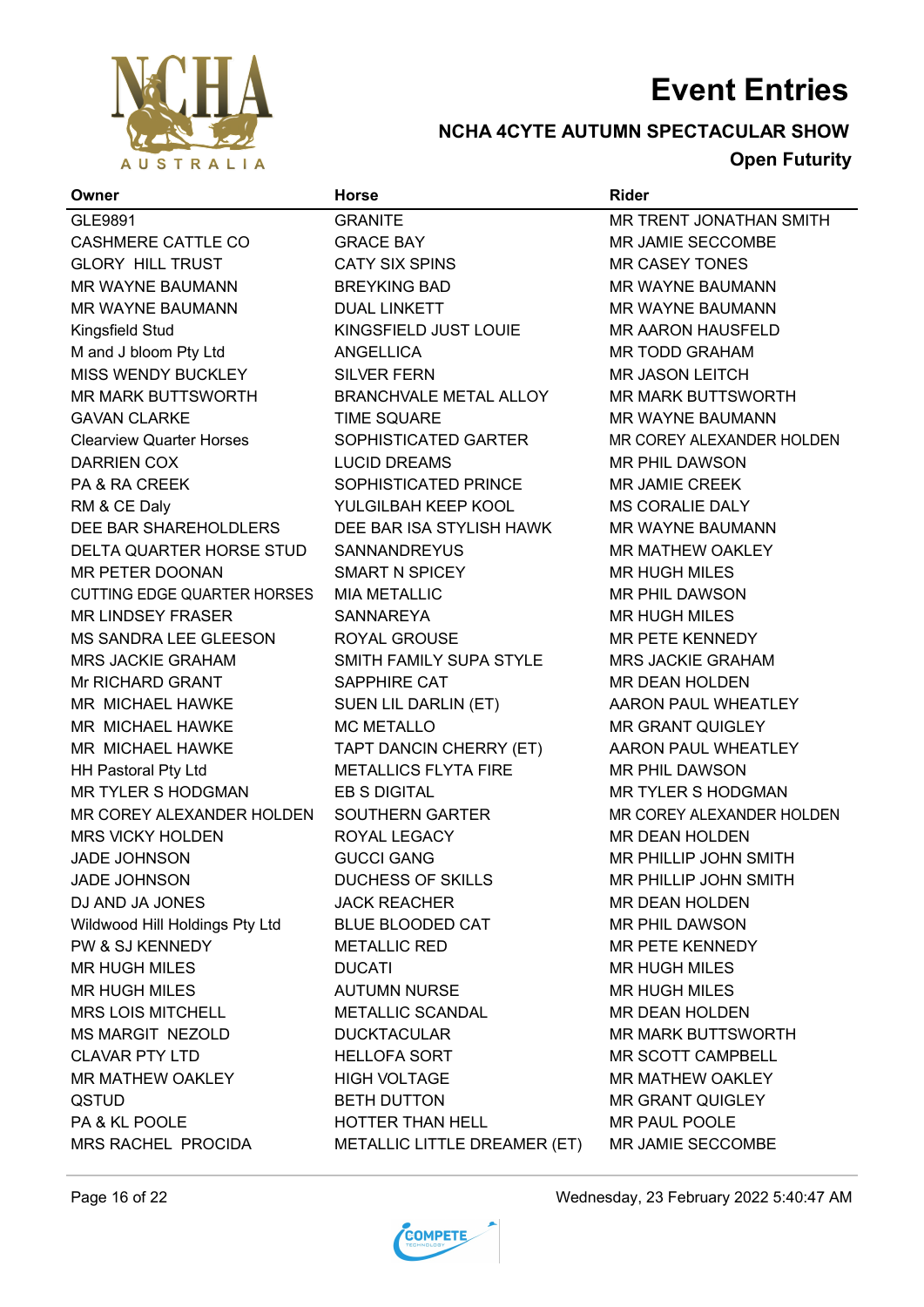MR RAYMOND ERIC RANDLE BC SANNPIPER MR GRANT QUIGLEY MR RAYMOND ERIC RANDLE BC RIOS STEEL MAGNOLIA MR GRANT QUIGLEY MS MEGAN RICHARDS REYS YA ONE MOORE MOOR MAR TODD GRAHAM MRS RENEE RICHARDSON THE SMOOTH OPERATOR MR ISAAC WESTERHUIS MR PHILIPPE ROLLAND CATSA CHILLIN MR WARWICK SCREEN MISS MATILDA SHUMACK SMOOTH SAILING GEARL ON TROY RANDELL Jane Sims **MR TINNMAN MR TINNMAN** MR CASEY TONES MR PHILLIP JOHN SMITH FULL BOAR STYLE MR PHILLIP JOHN SMITH MR MICHAEL ROSS SMITH BOBBYS LILL REY MR COREY ALEXANDER HOLDEN MR TERRENCE SNOW WP SMOOTH TALKER MR HUGH MILES MS REBECCA SULLIVAN SMOOTH ELLIE REY MR WARWICK SCREEN WILD GULLY QUARTER HORSES SOMETHIN TO REYVE ABOUT MR TRENT JONATHAN SMITH WILD GULLY QUARTER HORSES CHISUMS QUICKSTEP MR TRENT JONATHAN SMITH MISS JODIE TURVEY HARBOUR LIGHTS MR ISAAC WESTERHUIS CJ MB Wallace PETAS SO SMOOTH MR DEAN HOLDEN MRS RENEE WARE THE ROAN ONE THE MR WARWICK SCREEN MRS KAY WARRIAN PURRFECT TEN MR WARWICK SCREEN MISS KAYLA WARRIAN TWICE THE SHINE MR WARWICK SCREEN MISS BROOKE WEST **SWEET TALLIC CAT TALLIC CAT** MR TRENT JONATHAN SMITH MR BRENDAN JOHN WIEMERS AMAROO BOONS IMAGE MR TYRONE DARRAGH SUNKISSED QH STUD BLUE COLLAR GENERAL MR LINCOLN VERAART SUNKISSED QH STUD CUTTIN BLUE GRASS THE MR JACKSON R GRAY Wrigley Cattle Co **SMOKIN APPLES** MR JAMIE CREEK B.S & M.H. YOUNG SMART LOOKIN BOON MR COREY ALEXANDER HOLDEN YULGILBAR QH STUD YULGILBAR KEEP N SWEET MAR ROBERT MACKAY YULGILBAR QH STUD YULGILBAR KINDA TUFF MR ROBERT MACKAY



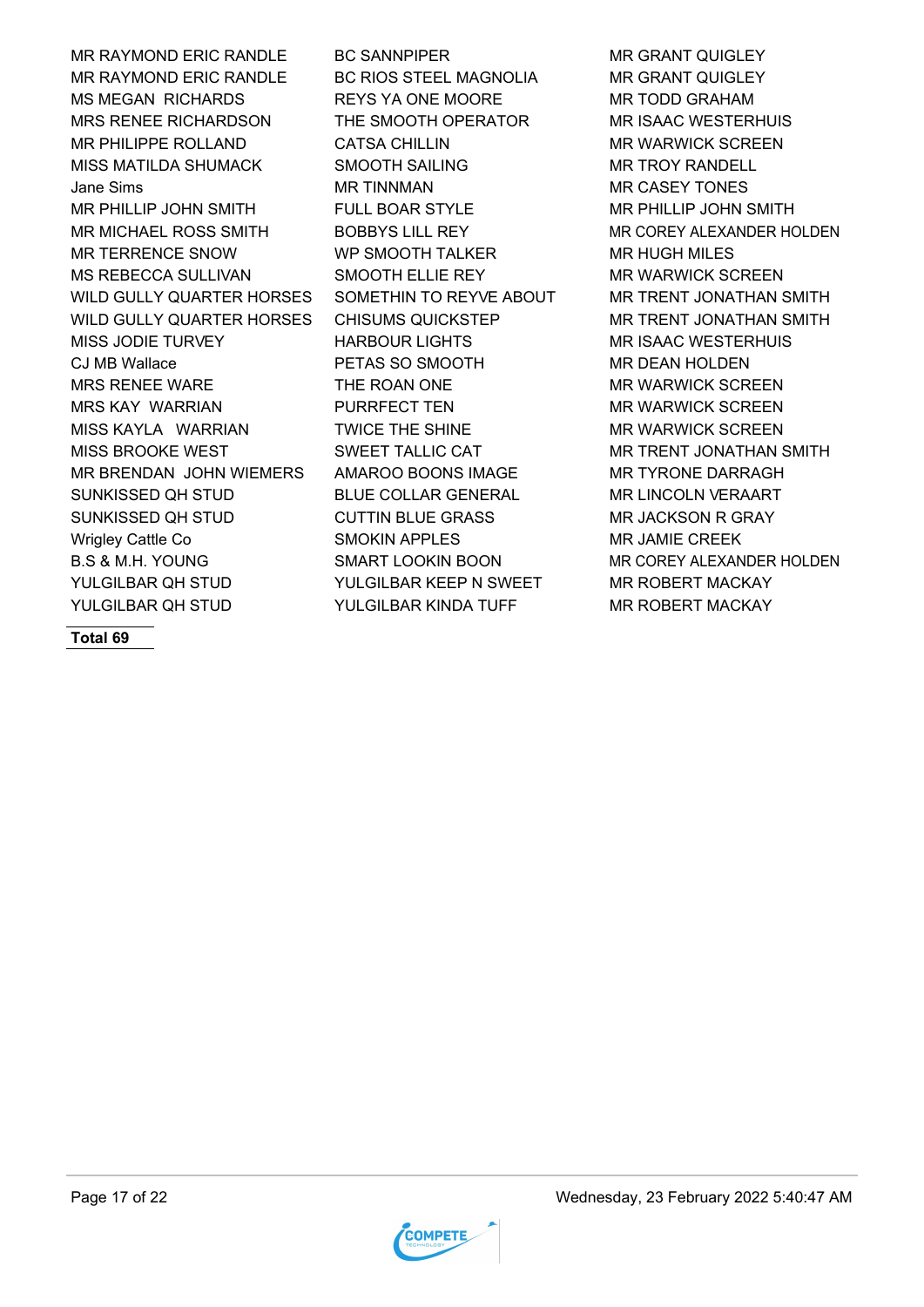

### **NCHA 4CYTE AUTUMN SPECTACULAR SHOW Open Limited**

| Owner                       | <b>Horse</b>             | <b>Rider</b>                 |
|-----------------------------|--------------------------|------------------------------|
| <b>GLORY HILL TRUST</b>     | CATY SIX SPINS           | <b>MR CASEY TONES</b>        |
| <b>MR PETER DOONAN</b>      | SMART N SPICEY           | <b>MR HUGH MILES</b>         |
| <b>MR LINDSEY FRASER</b>    | <b>SANNAREYA</b>         | <b>MR HUGH MILES</b>         |
| MS SANDRA LEE GLEESON       | ROYAL GROUSE             | <b>MR PETE KENNEDY</b>       |
| <b>MR ROB HODGMAN</b>       | <b>EB'S DIGITAL</b>      | <b>MR TYLER S HODGMAN</b>    |
| PW & SJ KENNEDY             | <b>METALLIC RED</b>      | <b>MR PETE KENNEDY</b>       |
| <b>MR HUGH MILES</b>        | <b>DUCATI</b>            | <b>MR HUGH MILES</b>         |
| MR MATHEW OAKLEY            | <b>HIGH VOLTAGE</b>      | <b>MR MATHEW OAKLEY</b>      |
| <b>MRS RENEE RICHARDSON</b> | THE SMOOTH OPERATOR      | <b>MR ISAAC WESTERHUIS</b>   |
| <b>MR PHILIPPE ROLLAND</b>  | <b>CATSA CHILLIN</b>     | <b>MR WARWICK SCREEN</b>     |
| Jane Sims                   | <b>MR TINNMAN</b>        | <b>MR CASEY TONES</b>        |
| MR PHILLIP JOHN SMITH       | <b>FULL BOAR STYLE</b>   | <b>MR PHILLIP JOHN SMITH</b> |
| <b>MR TERRENCE SNOW</b>     | <b>WP SMOOTH TALKER</b>  | <b>MR HUGH MILES</b>         |
| <b>MS REBECCA SULLIVAN</b>  | SMOOTH ELLIE REY         | <b>MS REBECCA SULLIVAN</b>   |
| MISS KAYLA WARRIAN          | <b>TWICE THE SHINE</b>   | <b>MR WARWICK SCREEN</b>     |
| <b>MRS KAY WARRIAN</b>      | <b>PURRFECT TEN</b>      | <b>MR WARWICK SCREEN</b>     |
| MR BRENDAN JOHN WIEMERS     | AMAROO BOONS IMAGE       | <b>MR TYRONE DARRAGH</b>     |
| SUNKISSED QH STUD           | <b>CUTTIN BLUE GRASS</b> | <b>MR JACKSON R GRAY</b>     |

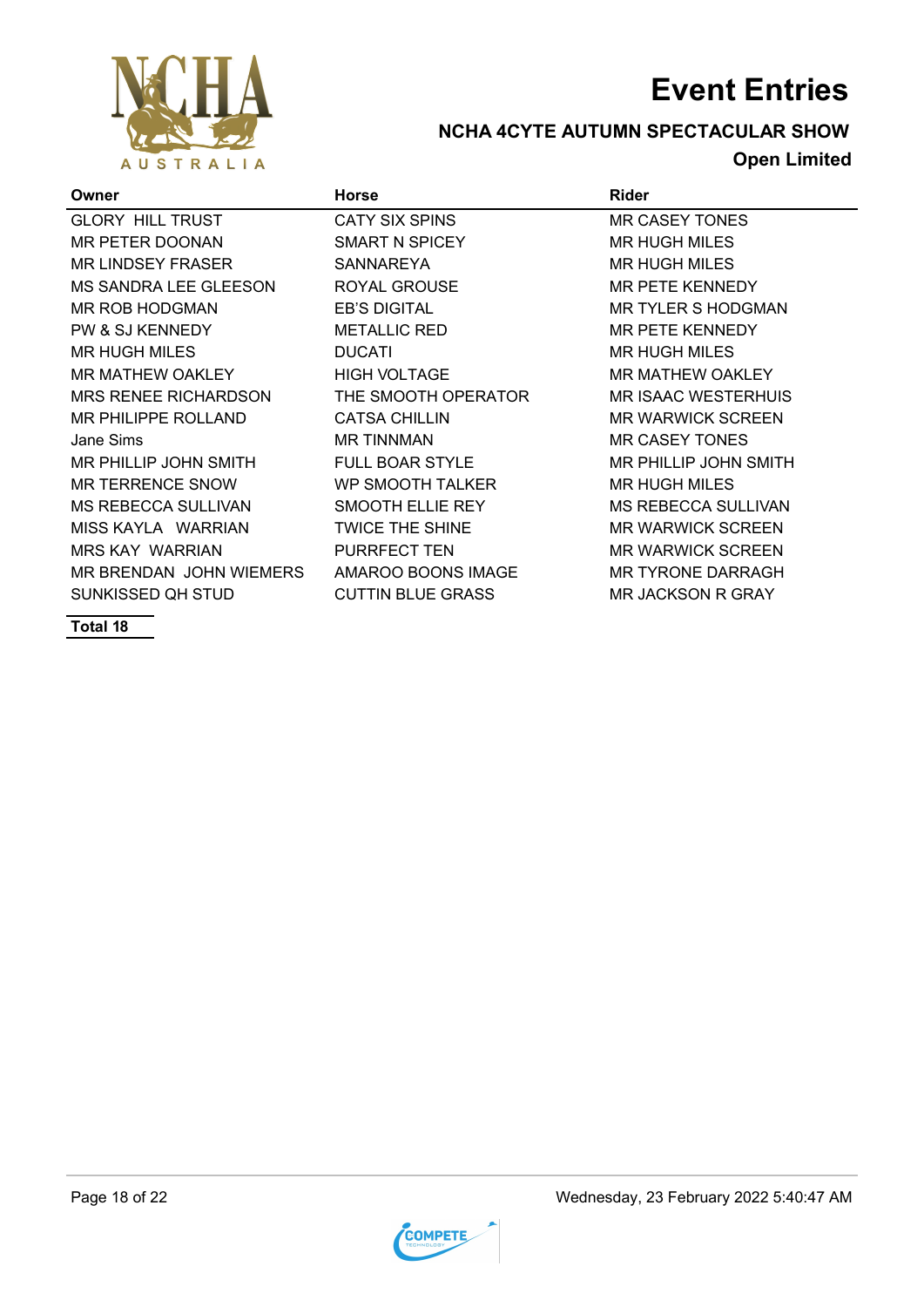

### **NCHA 4CYTE AUTUMN SPECTACULAR SHOW Open Non Pro**

### **Owner Horse Rider** MISS KYLIE BARNETT-TAPP YULGILBAR GDAY KITTY MISS KYLIE BARNETT-TAPP MISS SARAH CAMPBELL HY ON CHERRIES MISS SARAH CAMPBELL Moondyne Cutting Horses **MACH MICHOCONSHING MACHOTA MRS KIM KRISTINE CAMPBELL** MISS HOLLY CLAYDEN ARAGUANEY MISS HOLLY CLAYDEN MISS HOLLY CLAYDEN DOGS MONEY HONEY MISS HOLLY CLAYDEN MR SCOTT CODEY **MORE THAN REDDY** MR SCOTT CODEY MISS AILEE DONALDSON HARD SPIN MISS AILEE DONALDSON DP DOOLAN & NM DOOLAN PARTNERSHIP DARA KAYS LAST TEAR DROP MR DAVID PETER DOOLAN MND RURAL PTY LTD EB S MAINLINE MS NICOLE DUNBAR MR PHILLIP GRAY MARILYN MONROC MISS EMMA SARAH STOCKDALE MR COREY ALEXANDER HOLDEN GARTERALICIOUS MRS TRUDY HOLDEN MS KATHRYN JACOBSON ROC N RIO MS KATHRYN JACOBSON JADE JOHNSON SHESA SKILLYCAT JADE JOHNSON Wildwood Hill Holdings Pty Ltd HANGIN WITH ROYALTY MR JOHN KEATS MRS LYNDA MACCALLUM I SEE U GALAM MR JIM MACCALLUM MR ANGUS MCKINNON EB S FLAME TREE MR ANGUS MCKINNON MR ANGUS MCKINNON BROOMFIELD STYLISH ACRE MR ANGUS MCKINNON MR DAVID MERYGOLD MAGICOOL MAGICOOL MR DAVID MERYGOLD MR JACK MURPHY SMOOTH N SPIN MR JACK MURPHY MR ANTHONY O'LOUGHLIN TYRELL PARK ALIL STORMY MR ANTHONY O'LOUGHLIN JOHN PEEL BROOMFIELD MADGIC DESTINY MR BRETT PEEL MS KATHLEEN PHILIP HARD HAT TANYA MR STEVE GRAVES MR MARK RUFF **METALLICTOY (IMP)** MRS SHELLEY RUFF MR MARK RUFF **REYVING LUNACAT MR MARK RUFF** MR MARK RUFF MR PETER RYAN FRIED HOT YOGA THE MAN MR PETER RYAN MRS AMELIA SERVIN TORNADO ALLEY MRS AMELIA SERVIN MRS AMELIA SERVIN ROCKIN THE BOONBOX MRS AMELIA SERVIN MR PETER SHUMACK FAIR LADY FLASH (IMP) MR PETER SHUMACK MR VICTOR VICKERS PLAYIN SOPHISTICATED MR VICTOR VICKERS The Yates Family Trust Transform SPINS TEQUILA DOLL The YATES MR RYDER LINDLEY YATES YULGILBAR QH STUD SVR REYS SMART CHIC GALL MAN SIDNEY MYER YULGILBAR QH STUD YULGILBAR HI KITTY MR SIDNEY MYER

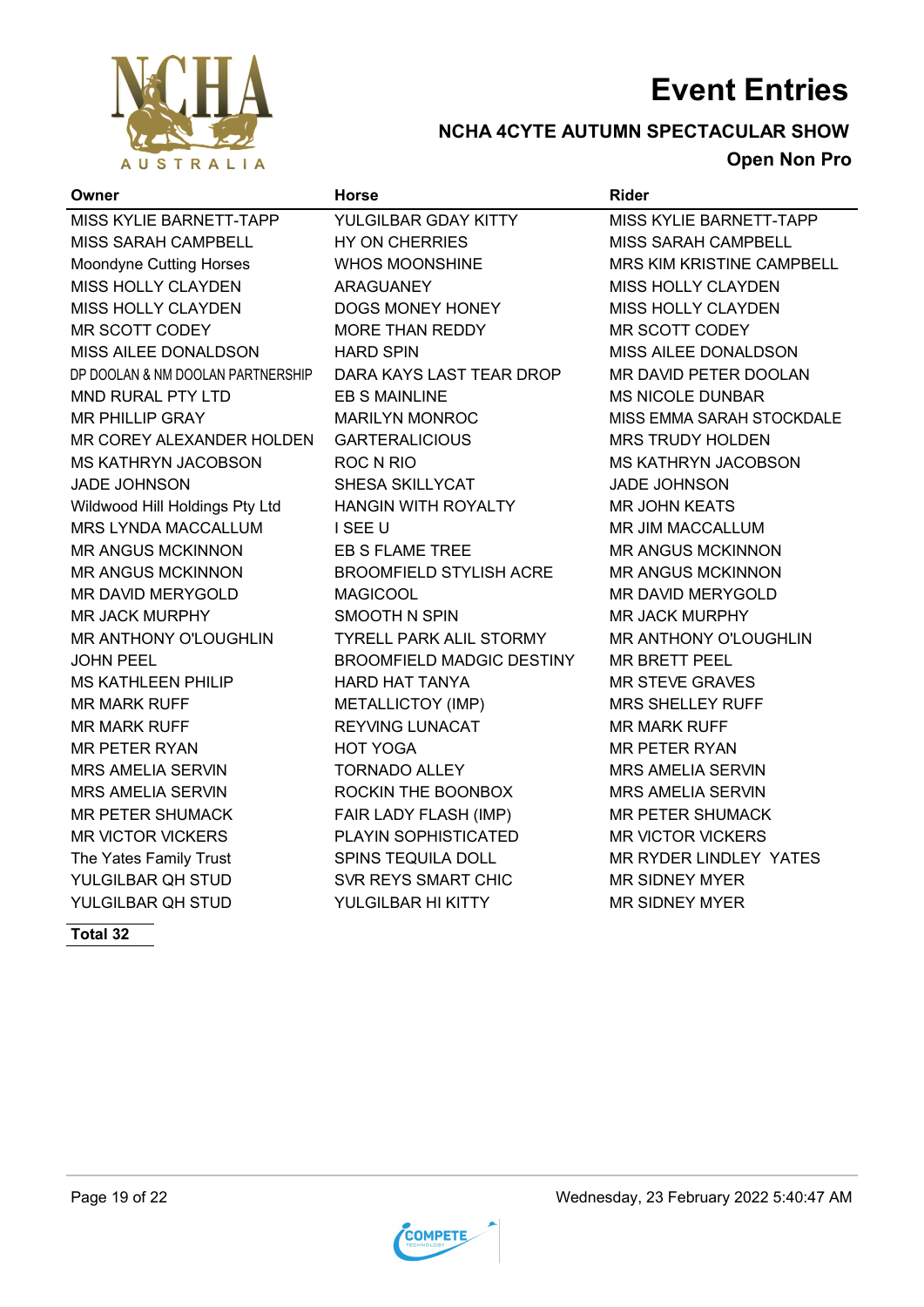

### **NCHA 4CYTE AUTUMN SPECTACULAR SHOW**

### **Senior Youth**

| Owner               | Horse              | Rider               |
|---------------------|--------------------|---------------------|
| MND RURAL PTY LTD   | TP MUDDY CAT       | MISS SOPHIE FERLING |
| MR DANIEL MOORE     | QUICK AS A HYDRIVE | MISS GEORGIA MOORE  |
| <b>WAYNE POWELL</b> | EB S BLUE SQUIRREL | JESSICA POWELL      |
| Total 3             |                    |                     |

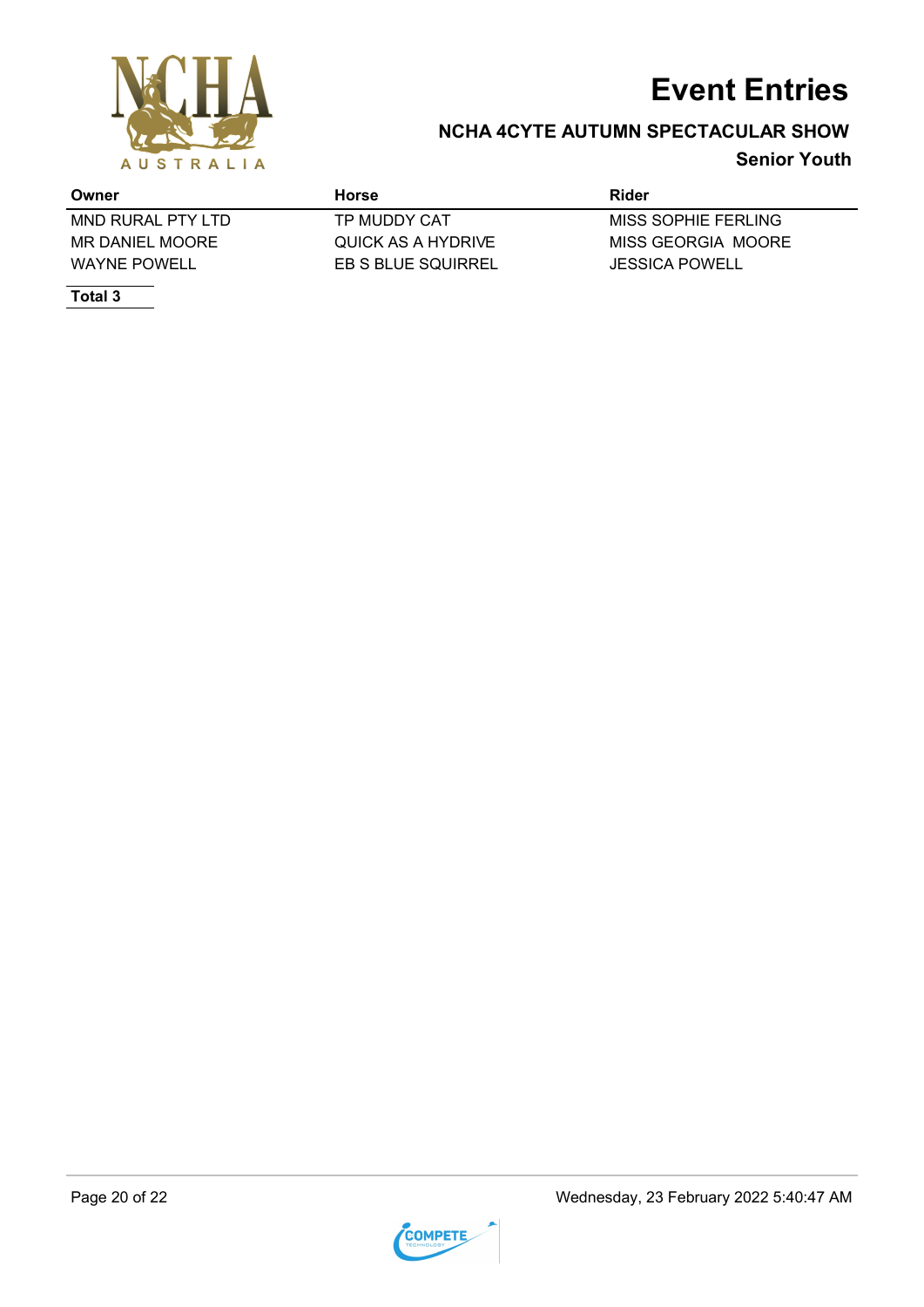

### **NCHA 4CYTE AUTUMN SPECTACULAR SHOW SNAFFLEBIT FUTURITY**

| Owner                       | <b>Horse</b>                    | Rider                          |
|-----------------------------|---------------------------------|--------------------------------|
| MRS CALLIE MARIE BAILEY     | MC BET ON YOU                   | MRS CALLIE MARIE BAILEY        |
| <b>MR JAMIE BARTELS</b>     | PV DRIVING MOONSHINE            | <b>MR JAMIE BARTELS</b>        |
| <b>MS KELLY BROWN</b>       | THE SWEETEST TIME               | <b>MS KELLY BROWN</b>          |
| <b>MISS LAUREN CLARK</b>    | YOU AINT NO COWBOY              | <b>MISS LAUREN CLARK</b>       |
| <b>MR STEVE ERNST</b>       | <b>METALLIC HEART</b>           | MR STEVE ERNST                 |
| <b>MR JOSHUA GIBSON</b>     | <b>TYRELL PARK SMART BOONIE</b> | <b>MR DANIEL STEERS</b>        |
| <b>MRS LYNDA MACCALLUM</b>  | <b>SAD PANTHER</b>              | MISS OLIVIA MACCALLUM          |
| <b>MRS HANNAH MCLEAN</b>    | <b>CAMELOCK JOLENE</b>          | Miss Ngaio Mcdonald            |
| <b>MISS KRISTA MOORE</b>    | PRECIOUS LITTLE METAL           | <b>MISS KRISTA MOORE</b>       |
| <b>MR BRETT PECHEY</b>      | ONE MOORE BOONSMAL              | MR JOHN PECHEY                 |
| <b>MR MARK RANGER</b>       | <b>JUST LIKE FIRE (ET)</b>      | <b>MR MARK RANGER</b>          |
| <b>MR MARK RUFF</b>         | <b>SMOOTH LITTLE TWIST</b>      | MR BENJAMIN MCEWIN             |
| <b>MR DANIEL STEERS</b>     | AMAROO BET HES A BLUEBOON       | <b>MR DANIEL STEERS</b>        |
| <b>MR DANIEL STEERS</b>     | CHISUMS LITTLE FRECKLE          | <b>MR DANIEL STEERS</b>        |
| <b>Benalla Stud Grazing</b> | <b>REYNIN CHICS</b>             | MR ANDREW LEE (Drew) STEVENSON |
| <b>MR JESSIE STEWART</b>    | SMOKIN SENORITA EASTA           | <b>MR JESSIE STEWART</b>       |
| <b>MR JESSIE STEWART</b>    | <b>SMART TOPAZ</b>              | <b>MR JESSIE STEWART</b>       |
| MR CHRISTOPHER WARE         | <b>HEAVY DUTY BOON</b>          | <b>MR BEN O'REILLY</b>         |
| Deb Wilson                  | PRECIOUS HEART                  | <b>ALEXIS THEA WILSON</b>      |
| Deb Wilson                  | ONE SMART BLONDE                | <b>ALEXIS THEA WILSON</b>      |
| <b>MR ADAM WROBEL</b>       | <b>VINIS ROAN STAR</b>          | <b>MR ADAM WROBEL</b>          |
|                             |                                 |                                |